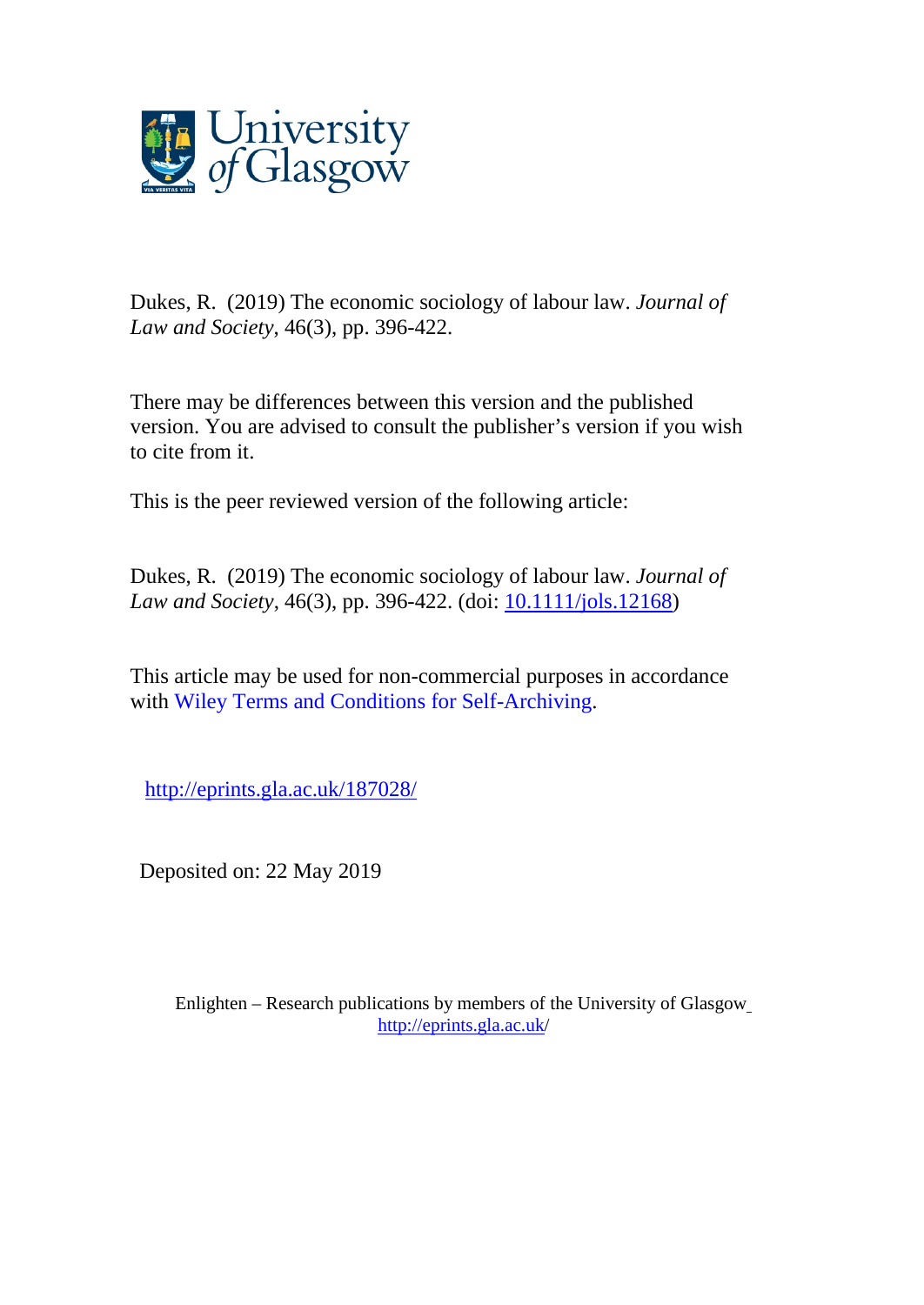# The Economic Sociology of Labour Law RUTH DUKES\*

*Drawing on the work of Max Weber, this paper considers the utility of an approach to the study of labour law, which it calls the economic sociology of labour law (ESLL). It identifies the contract for work as the key legal institution in the field, and the primary focus of scholarly analysis. Characterising the act of contracting for work as an example of what Weber called* economic social action oriented to the legal order*, it proposes that Weber's notion of the* labour constitution *be used to map the context within which contracting for work takes place. And it argues that, in comparison to traditional socio-legal approaches, ESLL has the significant advantage of allowing for account to be taken of the individual and commercial, as well as the social and legal, elements of contracting for work.*

#### INTRODUCTION

Over the course of the past decade or so, burgeoning interest in economic sociology as a field of scholarly endeavour has been accompanied by calls for the development of an *economic sociology of law* – or, as we might otherwise call it, a sociology of law and economics. [1](#page-1-0) The ambition of those making the calls is, in essence, to apply sociological approaches, concepts and methods to the two fields – economics and law – and to instances of their interaction. According to Sabine Frerichs' useful formulation, the economic sociology of law is thus best understood as:

<span id="page-1-0"></span><sup>\*</sup> *Professor of Labour Law, University of Glasgow, Glasgow G12 8QQ ruth.dukes@glasgow.ac.uk* 

The project leading to this publication is funded by the European Research Council (ERC) under the European Union's Horizon 2020 research and innovation programme (grant agreement No 757395). I am very grateful to the following for comments on an earlier draft: Wolfgang Streeck, Simon Deakin, Mark Freedland, Judy Fudge, Emilios Christodoulidis, Lizzie Barmes, Robert Knegt and Michel Coutu.

<sup>1</sup> R. Swedberg, 'The Case for an Economic Sociology of Law' (2003) 32 *Theory and Society* 1; S. Frerichs, 'Reembedding Neo-liberal Constitutionalism: A Polanyian Case for the Economic Sociology of Law' in C. Joerges and J. Falke (eds), *Karl Polanyi, Globalisation and the Potential of Law in Transnational Markets* (2011); D. Ashiagbor, P. Kotiswaran, A. Perry-Kessaris (eds), 'Towards an Economic Sociology of Law' (2013) 40(1) *J. of Law and Society*. R. Swedberg, *Max Weber and the Idea of Economic Sociology* (1998); N. Smelser and R. Swedberg (eds), *The Handbook on Economic Sociology* (2005); N. Bandelj (ed.) *Economic Sociology of Work* (2009).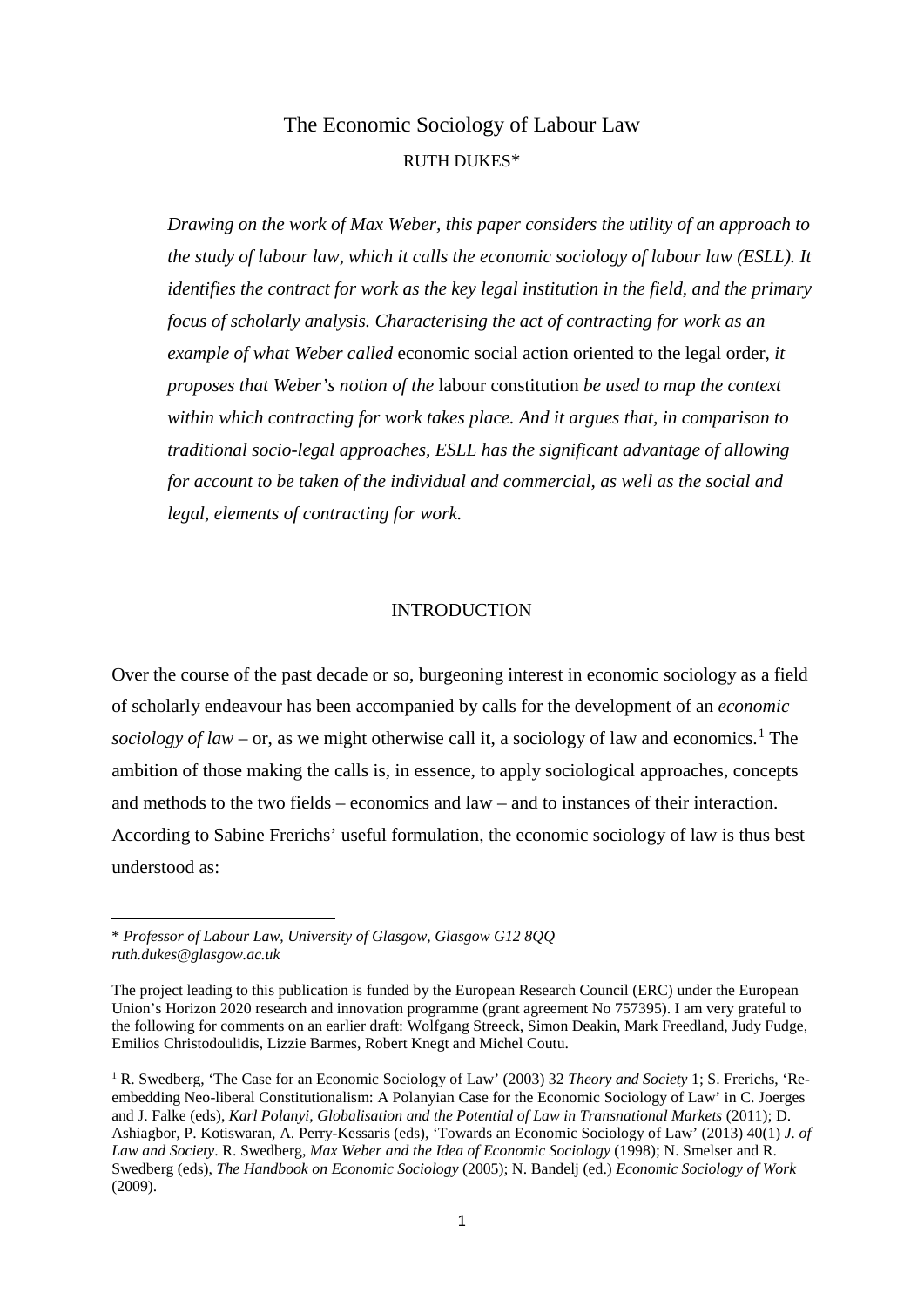an academic venture located in the middle of the social sciences… an integrative effort in reconnecting law, economy, and society, both as spheres of reality and as fields of scholarly interest… to assert a genuinely sociological point of view which focuses on the relations between these spheres. [2](#page-2-0)

The aim of this article is to consider the utility of an economic sociology of law, or ESL, to the study of labour law – the field of law which regulates relations between workers and employers and their respective representatives (trade unions, works councils, employers' associations). In recent years, there has been talk of a *crisis* in labour law, as concepts and paradigms developed during the Fordist era have become increasingly ill-suited to capturing the realities of post-Fordist working relations. Neo-classical economic thinking about working relationships and labour law has assumed the status of orthodoxy, shaping the policy and legislation of governments of both the centre right and centre left, and even, over time, workers' own perceptions of the world of work. As governments have sought to weaken existing protections and to lower labour standards in the name of flexibility and job-creation, workers have come to self-identify as entrepreneurs of themselves, entering the labour market (rather than finding a job), and making themselves marketable.<sup>[3](#page-2-1)</sup> Each of these developments has posed significant challenges to traditional approaches to the study of labour law, occasioning much soul-searching on the part of scholars in the field.[4](#page-2-2)

This article is positioned as a contribution to debates regarding the crisis in labour law, and, especially, to an ever-thickening strand of those debates which looks to methodological innovation as offering a possible way forward. [5](#page-2-3) Scholarship in the field of labour law has a strong socio-legal tradition – in large part, because normative arguments establishing the need for special rules to regulate working relationships have tended to rest on illustrations of the fundamental differences between contracts of employment and other types of contract. What is sold in a contract of employment – labour power – is inherently human, and from recognition of this essential fact flows concern with the worker's welfare and dignity: the

<span id="page-2-0"></span><sup>2</sup> S. Frerichs, 'Studying Law, Economy, and Society: A Short History of Socio-Legal Thinking' (2012) *Helsinki Legal Studies Research Paper* No. 19, at 6.

<span id="page-2-1"></span><sup>3</sup> S. Garrett and A. Hochschild, 'The Personalized Market and the Marketized Self' in A Hochschild, *So How's the Family? And Other Essays* (2013)

<span id="page-2-2"></span><sup>4</sup> See eg G. Davidov and B. Langille (eds), *The Idea of Labour Law* (2011)

<span id="page-2-3"></span><sup>5</sup> See eg A. Ludlow and A. Blackham (eds), *New Frontiers in Empirical Labour Law Research* (2015); G. Davidov (ed), Labour Law Research Methodologies (2017) 33(1) *International J. of Comparative Labour Law and Industrial Relations* Special Issue; R. Dukes (ed), Labour Laws and Labour Markets: New Methodologies (2018) *Social & Legal Studies* Special Issue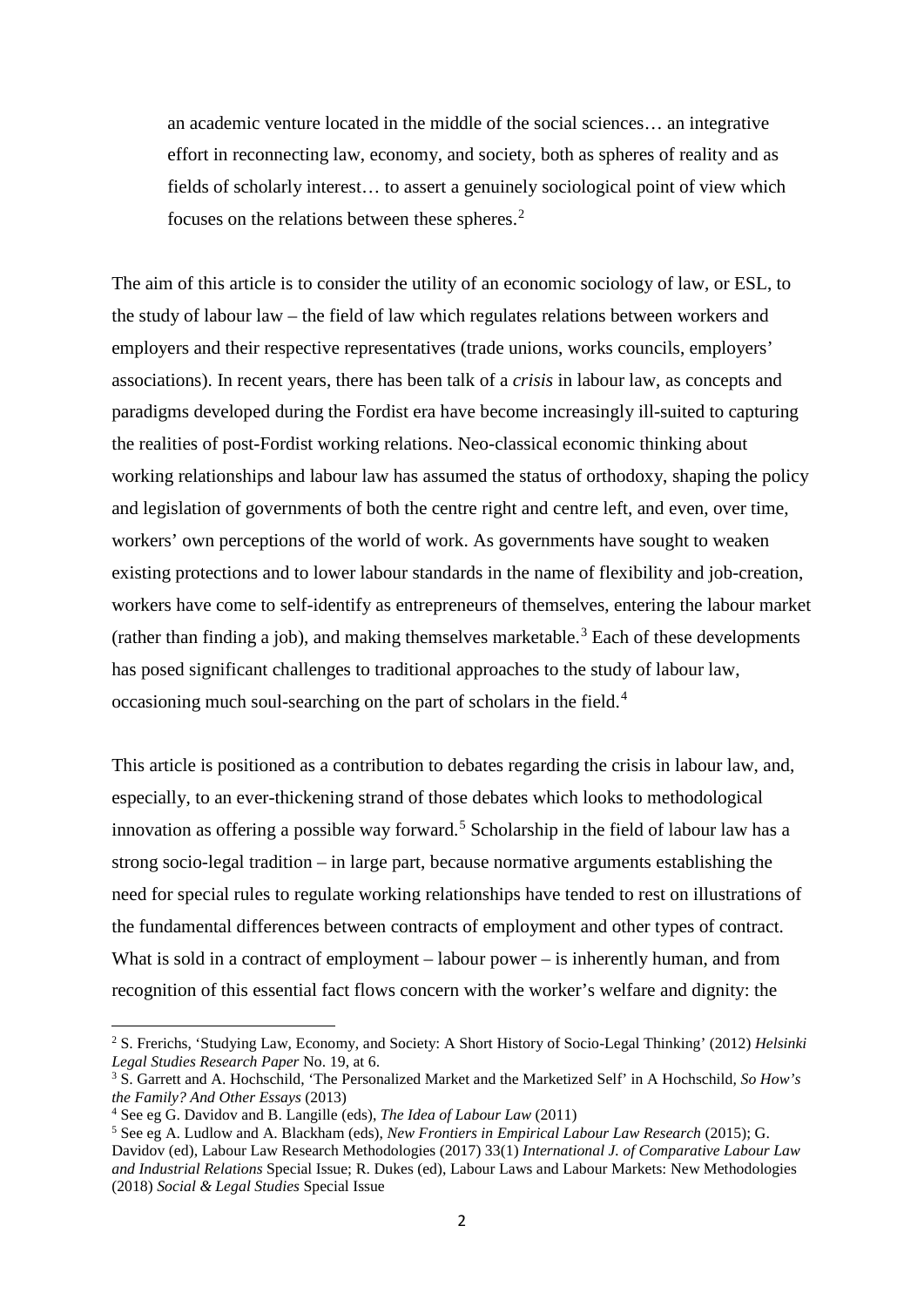injunction not to treat her as a commodity like any other, but somehow to shelter her from exposure to raw market forces.<sup>[6](#page-3-0)</sup> A current example of the enduring force of such arguments, and of the consequent necessity to understand the nature of working relationships from a sociological perspective, has arisen in the context of litigation over the legal classification of workers in the so-called gig economy. The question for the courts, as they themselves have formulated it, is this: are Uber drivers or Deliveroo couriers self-employed, as their written contracts suggest, or are they *in reality* employed by the platforms in question, and as such entitled to legally prescribed minimum wages and other employment rights?<sup>[7](#page-3-1)</sup>

In addressing the question of how we best approach the study of labour law today, I begin from the observation that, as the coverage of trade union membership and collective bargaining has contracted, and employment rights have been weakened, the *contract* has asserted (or is asserting) itself as the primary legal institution in the field of working relations. Consequently, it has become necessary to identify or develop an approach that allows us to apprehend the process of contracting for work as a form of private ordering; but as one that is shaped directly and indirectly – likely to a very significant degree – by the complex of applicable legal rules and institutions, and by other aspects of the social and economic context within which it proceeds. [8](#page-3-2) The act of contracting for work should be understood to have at its core a (market) exchange of labour power for wages, or some other form of payment, and to be, at the same time, a self-consciously legal act with important social dimensions. It follows that an approach is required which allows us to take account of each of these aspects of contracting behaviour – the economic, the legal and the social – and of the different dimensions of the relevant context.

It is with this challenge in mind that I turn, in the third part of the article, to the work of Max Weber, paying particular attention to his analysis of competing rationalities or work ethics under feudalism and capitalism, and to his conception of economic social action and the orientation of (economic social) actors to the law as potentially helpful in understanding the act of contracting for work. I also consider his notion of the *labour constitution* – essentially

<span id="page-3-0"></span><sup>6</sup> K. Marx, 'Wage Labour and Capital' (1849) April 5-8 and 11, *Neue Rheinische Zeitung*, reproduced in translation at [https://www.marxists.org/archive/marx/works/1847/wage-labour/index.htm;](https://www.marxists.org/archive/marx/works/1847/wage-labour/index.htm) International Labour Organisation, *Declaration of Philadelphia* 1944

<span id="page-3-1"></span><sup>7</sup> See eg *Uber BV v Aslam* [2018] ICR 453; *Addison Lee v Lange and Ors* UKEAT/0037/18; *Autoclenz v Belcher* [2011] ICR 1157

<span id="page-3-2"></span><sup>8</sup> M. Freedland, 'General Introduction' in M. Freedland (ed), *The Contract of Employment* (2016)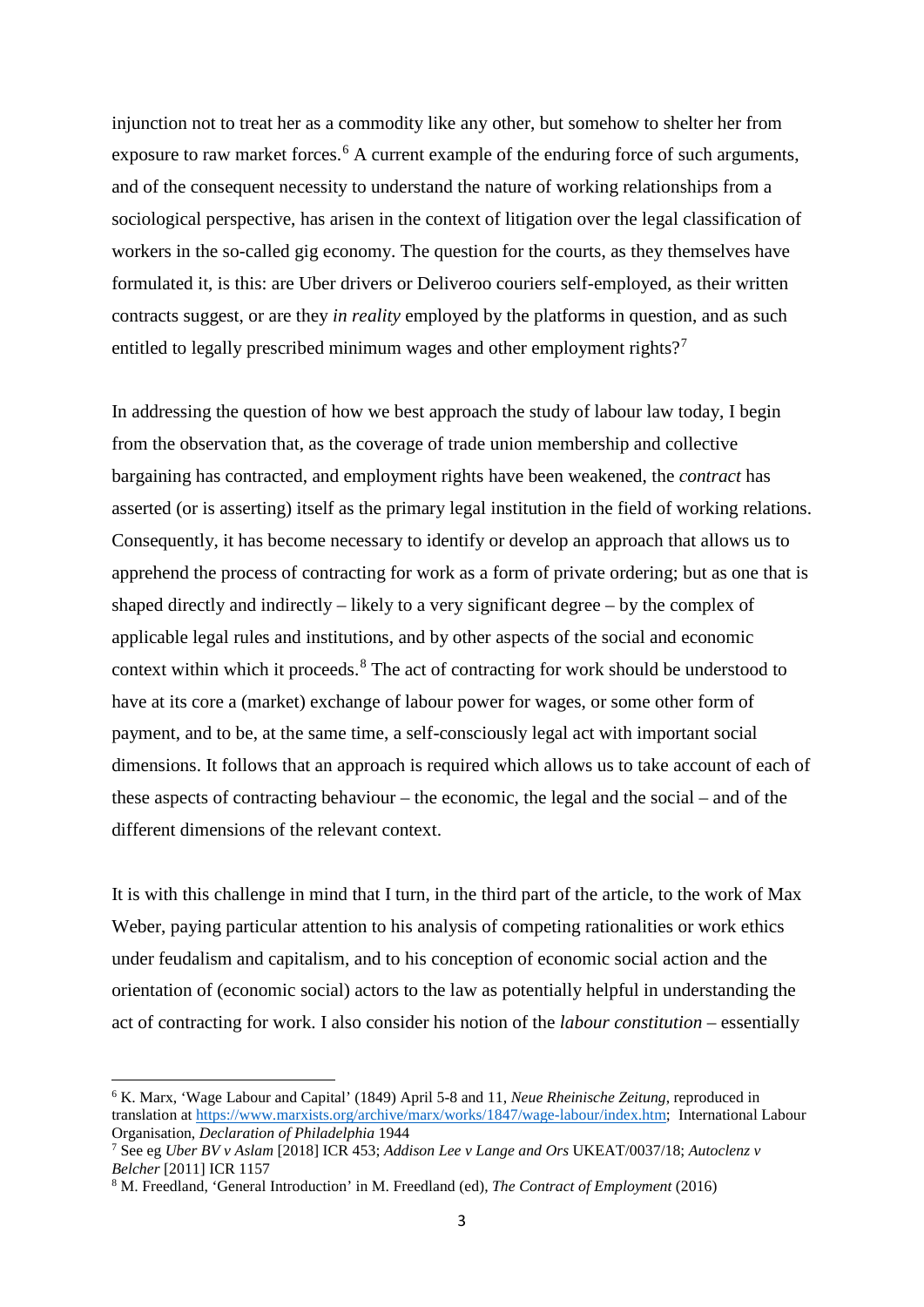the social, economic and legal organization of labour in any given place, at any given point in time – as providing an analytical construct that might allow us to 'map' the context, or contexts, within which contracting for work occurs, while at the same time bridging the gap between different levels of analysis: micro, meso and macro. In the final part, I sketch the contours of an ESL that builds upon these elements of Weber's work. I then compare this ESL with the long-standing tradition of critical socio-legal approaches in the field and find them to share several strengths, but to differ, above all, in terms of the focus and scope of the analysis that they encourage. ESL has the significant advantage, I suggest, of allowing for proper account to be taken of those individual and commercial elements of the process of contracting for work that had previously been treated by critical scholars as (largely) suppressed by collective bargaining and labour legislation, without encouraging the adoption of overly reductive conceptions akin to the idealized market transaction of economic theory.

# ESL AND LABOUR LAW

## *1. What is ESL?*

 $\overline{\phantom{a}}$ 

The term 'economic sociology of law' is a somewhat clumsy composite of 'economic sociology' and 'sociology of law' – *Wirtschaftssoziologie* and *Rechtssoziologie* – intended to imply, essentially, a sociology of law and economics, or a study of the intersection of the three disciplines. In calling for the development of such an approach today, social scientists – including, prominently, Frerichs and Richard Swedberg – have drawn upon the work of classical and early twentieth century scholars, especially Weber, Emile Durkheim, Karl Marx and Karl Polanyi.<sup>[9](#page-4-0)</sup> There, one finds a sustained attempt to understand the foundations of the relationship between economy and society; and, in the case of Weber and Durkheim, also sustained consideration of the interaction of law and the economy.<sup>[10](#page-4-1)</sup>

<span id="page-4-0"></span><sup>9</sup> Swedberg (1998) op. cit., n. 1, pp. 3-6; Swedberg (2003) op. cit., n. 1; M. Coutu and T. Kirat, 'John R. Commons and Max Weber: The Foundations of an Economic Sociology of Law' (2011) 38(4) *J. of Law and Society* op. cit., n. 469; M. Coutu, 'Max Weber on the Labour Contract: Between Realism and Formal Legal Thought' (2009) 36(4) *J. of Law and Society* 558; F. Block, 'Relational Work and the Law: Recapturing the Legal Realist Critique of Market Fundamentalism' (2013) 40(1) *J. of Law and Society* 27

<span id="page-4-1"></span><sup>10</sup> J. Beckert and W. Streeck, 'Economic Sociology and Political Economy: A Programmatic Perspective' (2008) *MPlfG Working Paper* 08/4 at 12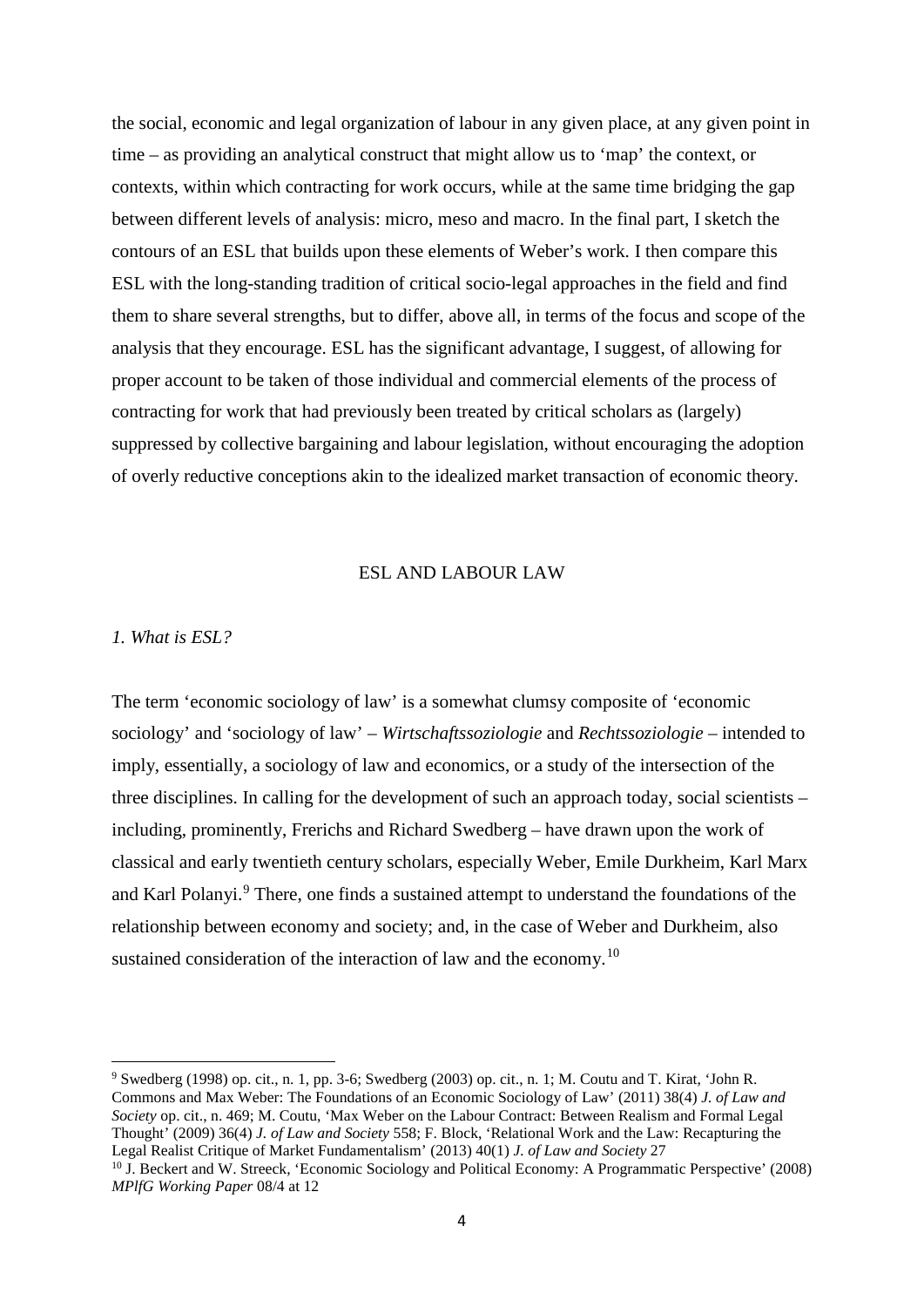Drawing very closely on Weber, Swedberg has defined ESL rather precisely as the empirical study of the role that law and regulations play in the economic sphere – using modes of analysis that highlight not only social relations, social structures and so on, but also individual interests.<sup>[11](#page-5-0)</sup> As such, Swedberg writes, ESL allows for the following kinds of question to be addressed: how do economic forces influence legal phenomena, how does law affect the economy, how does the 'spirit of commerce' come to pervade parts of the law that do not have directly to do with economic activity?<sup>[12](#page-5-1)</sup> The case for developing such an approach, for Swedberg, lies with the manifest deficiencies of both law and economics (à la Posner et al), and the sociology of law, when it comes to investigations of this type.<sup>[13](#page-5-2)</sup> Law and economics literature uses microeconomic models and abstract hypothetical examples to make normative arguments regarding the kinds of law best suited to achieving economic ends – efficiency, growth etc – without reference to empirical data. Scholars working in the sociology of law rarely turn their attentions to economic topics and, where they do, tend to focus on social structure, relations and roles, overlooking the importance of actors' interests. [14](#page-5-3) 

In an important contribution from 2014, Kerry Rittich characterises ESL more decidedly as a desired response to the 'deep interpenetration' of the social and the economic – the *colonization* of the former by the latter – that has been a central feature of the neoliberal era. [15](#page-5-4) As economies have been increasingly liberalized, markets have expanded rapidly into spheres of social life that were previously governed by alternative (non-economic) values and action orientations. Formerly nationalized industries have been privatized, the provision of 'public' services has been contracted out to the private sector, and other social realms have come under growing pressure to subject themselves to the functional imperatives of a market economy: social programmes and charitable works have been subjected to processes of economic calculation and rationality; social objectives are increasingly realised through market processes.<sup>[16](#page-5-5)</sup> As a result, the well-established practice, in both economics and sociology, of treating the economy as a social domain differentiated from the rest of society,

<span id="page-5-0"></span> $11$  Swedberg, op. cit. (2003), n. 1, p. 2

<span id="page-5-1"></span><sup>12</sup> id.

<span id="page-5-2"></span><sup>13</sup> id., pp. 1-2

<span id="page-5-3"></span><sup>14</sup> id.

<span id="page-5-4"></span><sup>15</sup> K. Rittich, 'Making natural markets: flexibility as labour market truth' 65(3) *Northern Ireland Legal Q.* 323. See also Beckert and Streeck, op. cit., n. 10 above; W. Streeck, *Re-Forming Capitalism: Institutional Change in the German Political Economy* (2009); W. Streeck, 'How to Study Contemporary Capitalism?' (2012) 53(1) *European J. of Sociology* 1

<span id="page-5-5"></span><sup>16</sup> Beckert and Streeck op. cit., n. 10, pp. 10-11; Rittich op. cit., n. 15, p. 327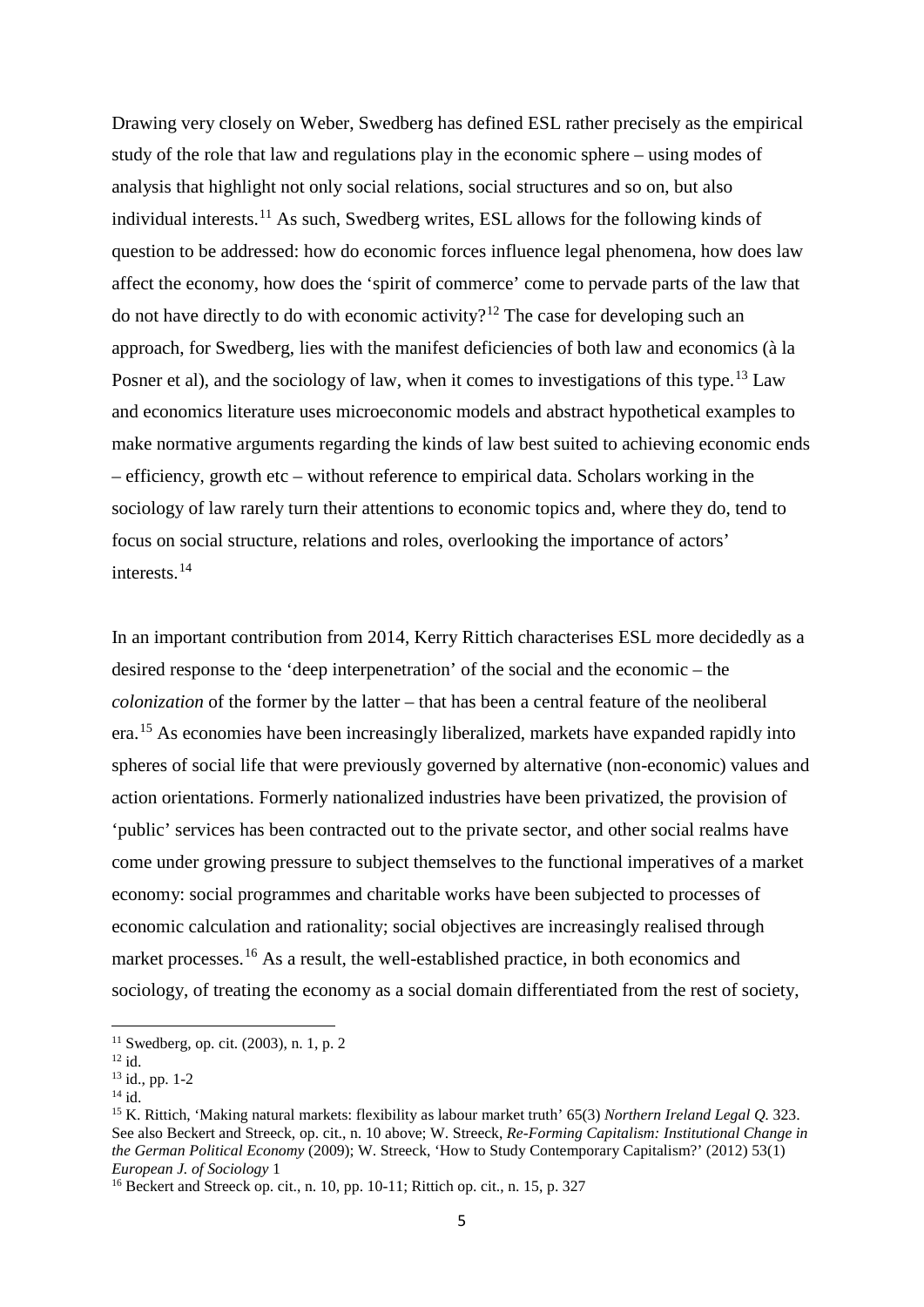and subject to its own rules, has been rendered anachronistic.<sup>[17](#page-6-0)</sup> If the dividing line between the economy and society has broken down in practice then it requires, too, to be broken down in theory. An approach or set of approaches is needed that will allow researchers to explore the social logic and the social nature of the economy – of economic institutions and economic action – and to revisit the question of the essential relationship between economy and society.<sup>[18](#page-6-1)</sup>

In the course of attempts to make sense of such developments, law and legal change figure primarily, for Rittich, as a means of observing the shifting structures and dynamics of both markets and social relations 'from the inside out'.<sup>[19](#page-6-2)</sup>

'Even where reforms do not succeed at transforming social and economic relations as intended, reform logics and agendas provide priceless clues as to how workers, societies and markets are imagined and valuable insights into the pressures that may be brought to bear on them'.<sup>[20](#page-6-3)</sup>

Laws are not only indicative of social and economic practices, however, as Rittich notes: they are constitutive of such.<sup>[21](#page-6-4)</sup> One way to understand law's constitutive role is through recognizing that 'knowledgeability' of social and economic action is always invested with legal notions and concepts, even if these are apprehended by the actors themselves in the guise of practices, routines, or shared understandings that are only dimly reminiscent of the legal rule from which they originally stem. [22](#page-6-5) To this we might add that if our aim is to analyse not only the 'shifting structures and dynamics' of markets and social relations but also legal change itself, then we ought to bear in mind that law and legal concepts are themselves products of knowledge acquisition as well as of *political contestation*. This would suggest the need for a careful account of the likely conflictual process of the selection and introduction of legal concepts and of the methods of their stabilization.<sup>[23](#page-6-6)</sup>

<span id="page-6-0"></span><sup>&</sup>lt;sup>17</sup> Beckert and Streeck op. cit., n. 10, pp. 10-11.

<span id="page-6-1"></span> $18$  id.

<sup>19</sup> Rittich op. cit., n. 15, p. 323.

<span id="page-6-3"></span><span id="page-6-2"></span><sup>20</sup> id., p. 324.

<span id="page-6-4"></span><sup>21</sup> id., pp. 327-9; M. Weber ''Objectivity' in Social Science and Social Policy' in M. Weber, *The Methodology of the Social Sciences* (1949) at 64-5, cited Swedberg (2003) op. cit., n. 1, p. 5.

<span id="page-6-5"></span><sup>22</sup> R. Knegt, 'Labour Constitutions and Market Logics: A Socio-Historical Approach' (2018) 27(4) *Social & Legal Studies* 512; M. Weber, *Economy and Society* (1978) 312.

<span id="page-6-6"></span><sup>23</sup> Knegt id.; K. Klare, 'Critical Theory and Labor Relations Law' in D. Kairys (ed), *The Politics of Law: a Progressive Critique* (1982, 3rd edn.).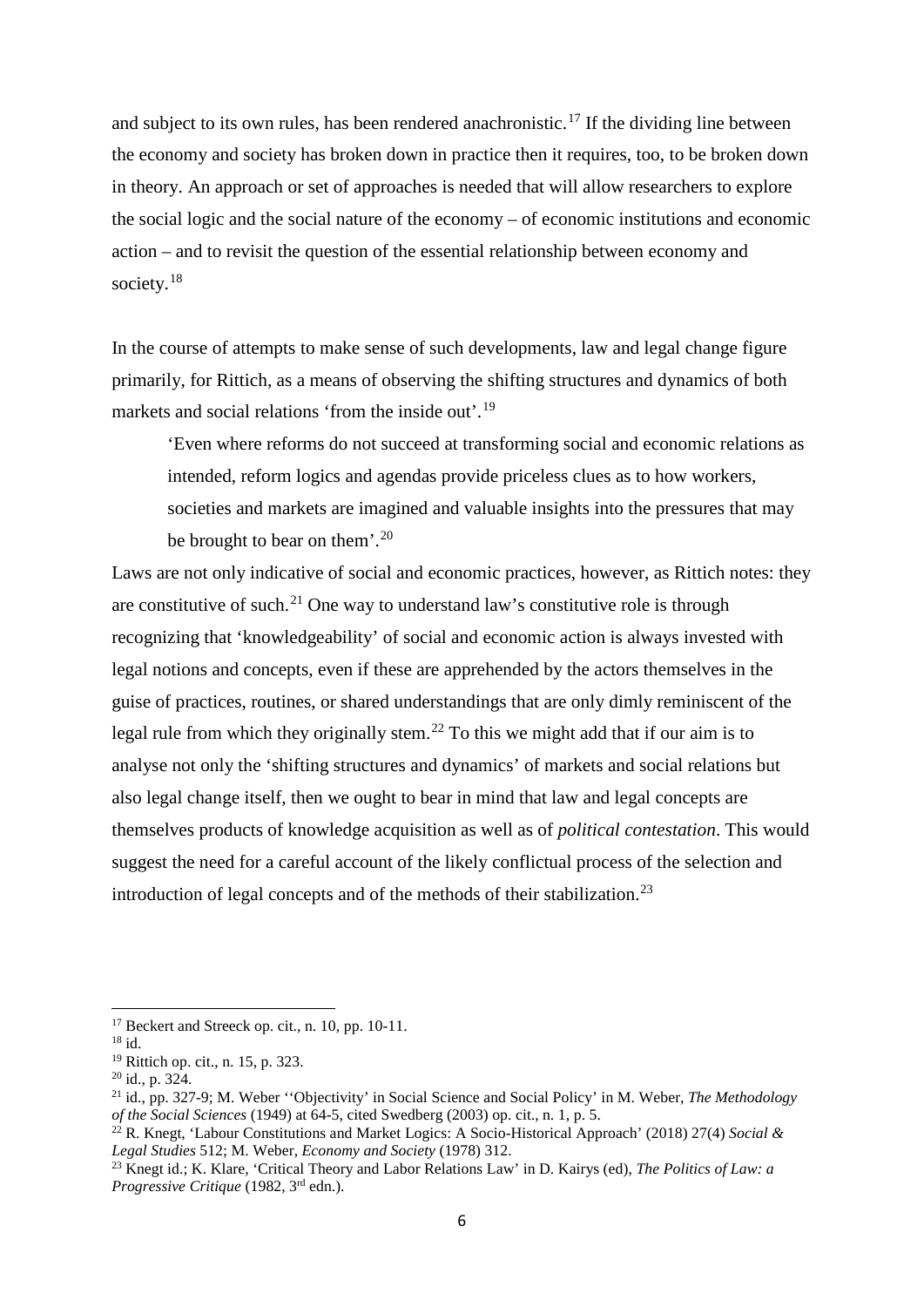It has sometimes been argued that economic sociology ought to be combined with or supplemented by political economy.<sup>[24](#page-7-0)</sup> Not only would this ensure consideration of the capacities and possibilities of politics and policy to influence economic action and outcomes, it would also focus our minds squarely on the specifically *capitalist* nature of the economies under investigation.<sup>[25](#page-7-1)</sup> With these points in mind, Jens Beckert and Wolfgang Streeck advocated the elaboration of a 'new economic sociology' and, at the same time, a 'specific sort of historical-institutionalist political economy'.<sup>[26](#page-7-2)</sup> While the former would allow for consideration of how economic social relations are shaped at the micro-level by social macrostructures not reducible to an economic logic, the latter would analyse from a macro perspective the collective interests and collective actions shaping the operation of the economy in concrete historical conditions.[27](#page-7-3)

In the economic sociology *of law*, the focus on law's constitutive role in respect of social and economic practices might be taken to raise, already, the question of the capacity of politics and policy to influence the economy.[28](#page-7-4) Provided that legal rules and institutions are understood to be the product of political conflicts and agreements regarding their design and their interpretation – thereby avoiding the functionalist trap of assuming laws to result from some kind of self-propelling tendency towards efficiency maximization – then there may be little to separate ESL from what we might otherwise call political economy. In either case, the concern, at the macro level, would be to understand both the role of the state and (state-) law in shaping the economy and society, and the power relations that configure the capacity of different individuals and groups to do the same – either directly, or indirectly through wielding an influence on the state. In addition to Marx and Weber, reference might be had here to Joseph Schumpeter; to his conception of capitalism as involving continuous innovation – 'creative destruction' – on the part of capital seeking new ways to extract value from socially produced wealth.<sup>[29](#page-7-5)</sup> Or we might turn, with Frerichs and others, to Karl Polanyi,

<span id="page-7-0"></span> $24$  Eg Frerichs op. cit., n. 1, p. 6.

<span id="page-7-1"></span><sup>&</sup>lt;sup>25</sup> E. Tucker, 'Uber and the Making and Unmaking of Taxi Capitalisms' in D. McKee, F. Makela and T. Scassa (eds.), *Law and the "Sharing Economy": Regulating Online Market Platforms* (2019).

<span id="page-7-2"></span> $26$  Beckert and Streeck op. cit., n. 10, p. 13.

<span id="page-7-3"></span><sup>27</sup> id., p. 14.

<span id="page-7-4"></span><sup>28</sup> Frerichs op. cit., n. 1.

<span id="page-7-5"></span><sup>29</sup> J. Schumpeter, *Capitalism, Socialism and Democracy* (1942); W. Streeck, 'Driving Forces: History as Capitalist Development', presented at the conference: *The Dynamics of Capitalism: Inquiries on Marx on the Occasion of his 200th Birthday*, May 2018.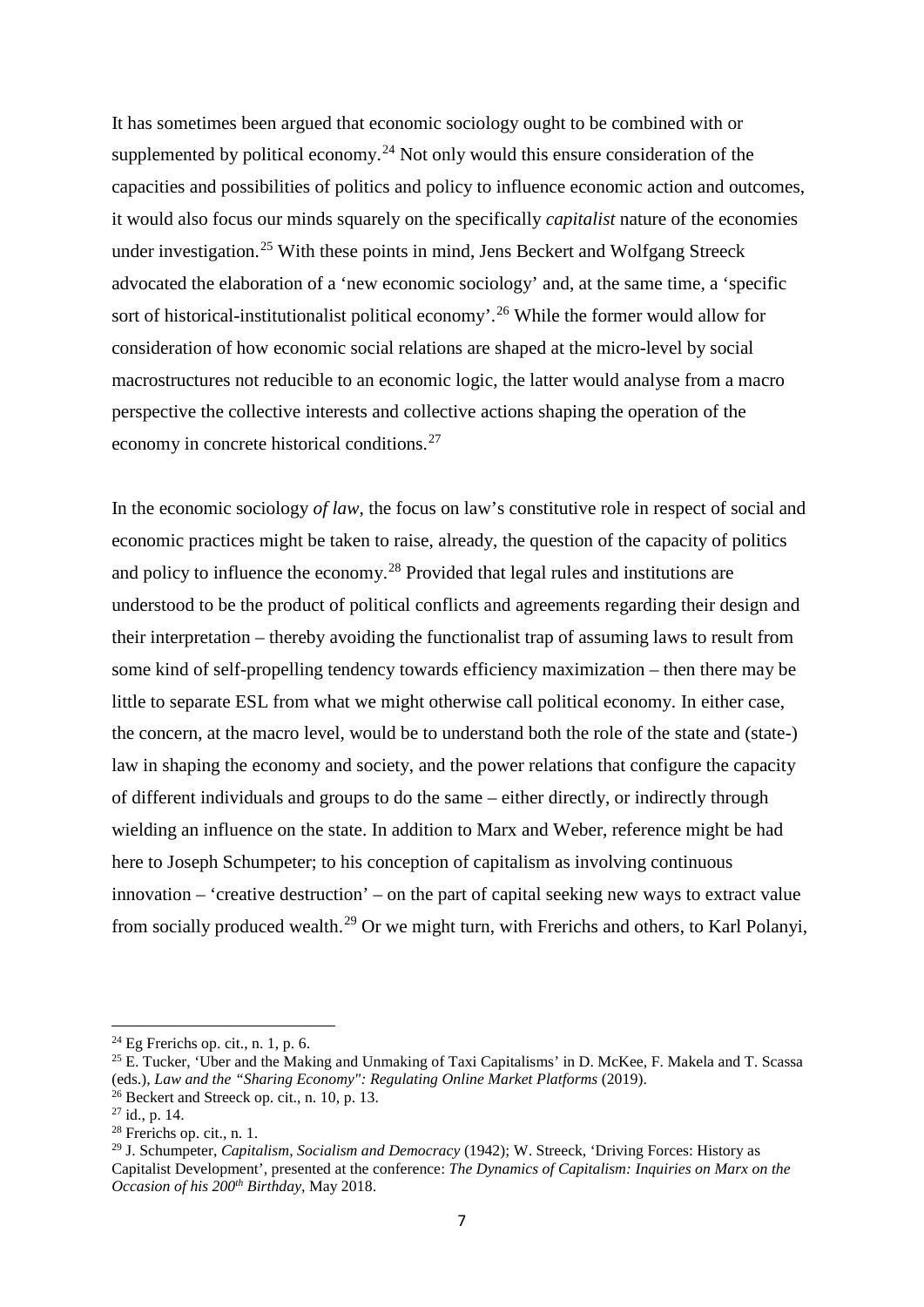and to his analysis of the 'double movement' of market expansion and social protection as explanatory of institutional change over time.<sup>[30](#page-8-0)</sup>

# *2. Why might ESL be useful to the study of labour law?*

Labour law was first recognised as a discrete field, or legal discipline, around a century ago. Then, as in the decades to come, the case for the necessity or desirability of a body of 'labour law' that was distinct from other fields was typically understood to rest upon a demonstration of the inequities that would follow the straightforward application of private law rules to employment relations.<sup>[31](#page-8-1)</sup> At a time when others were arguing for the superiority of a very narrowly conceived 'blackletter' *law as science*, early scholars of labour law employed a socio-legal, or 'critical socio-legal' method precisely so as to emphasise the extra-legal facts of the humanity of labour, the subordination of the worker to the employer, and of labour to capital.<sup>[32](#page-8-2)</sup> With reference thereto, they argued for the application of concepts drawn from the public sphere – democracy, constitution – to the organisation of work and production, deliberately eliding the normative and descriptive aspects of their analysis so as to make the case either for the requisite interpretation of prevailing norms or for law reform.<sup>[33](#page-8-3)</sup> It was with both descriptive and normative intent that the German-Jewish scholar Hugo Sinzheimer defined labour law, in contradistinction to private law, as *social* law: as the body of law which recognised the social existence of the worker, as he put it, elevating him from the status of legal person (which he enjoyed in private law) to human being.<sup>[34](#page-8-4)</sup> By recognising and guaranteeing the role of labour in the regulation, or ordering, of the economy, Sinzheimer argued, labour law sought at once to emancipate the worker from his relation of subordination to the employer, and to ensure that the economy would function in furtherance of the common interest, as identified by the representatives of capital *and* labour.<sup>[35](#page-8-5)</sup> Having

<span id="page-8-0"></span><sup>30</sup> K. Polanyi, *The Great Transformation* ([1944] 2001); Frerichs op. cit., n. 1. See also Block op. cit., n. 9, Streeck (2009) op. cit., n. 15.

<span id="page-8-1"></span><sup>31</sup> A. Bogg, A.C.L. Davies, C. Costello, J. Prassl (eds.), *The Autonomy of Labour Law* (2015).

<span id="page-8-2"></span><sup>32</sup> O. Kahn-Freund, 'Hugo Sinzheimer' in R. Lewis and J. Clark (eds), *Labour Law and Politics in the Weimar Republic* (1981) 98; L. Nogler, 'In Memory of Hugo Sinzheimer (1875-1945): Remarks on the Methodenstreit in Labour Law' (1996) 2 *Cardozo Law Bulletin*.

<span id="page-8-3"></span><sup>33</sup> R. Dukes, *The Labour Constitution: the Enduring Idea of Labour Law* (2014) ch. 8.

<span id="page-8-4"></span><sup>34</sup> H Sinzheimer, 'Demokratisierung des Arbeitsverhältnisses' in H. Sinzheimer, *Arbeitsrecht und Rechtssoziologie: gesammelte Aufsätze und Reden* ([1928] 1976), 124.

<span id="page-8-5"></span><sup>35</sup> H. Sinzheimer, 'Eine Theorie des Sozialen Rechts' (1936) XVI *Zeitschrift für öffentliches Recht* 3, reproduced in Sinzheimer (1976) op. cit., n. 34.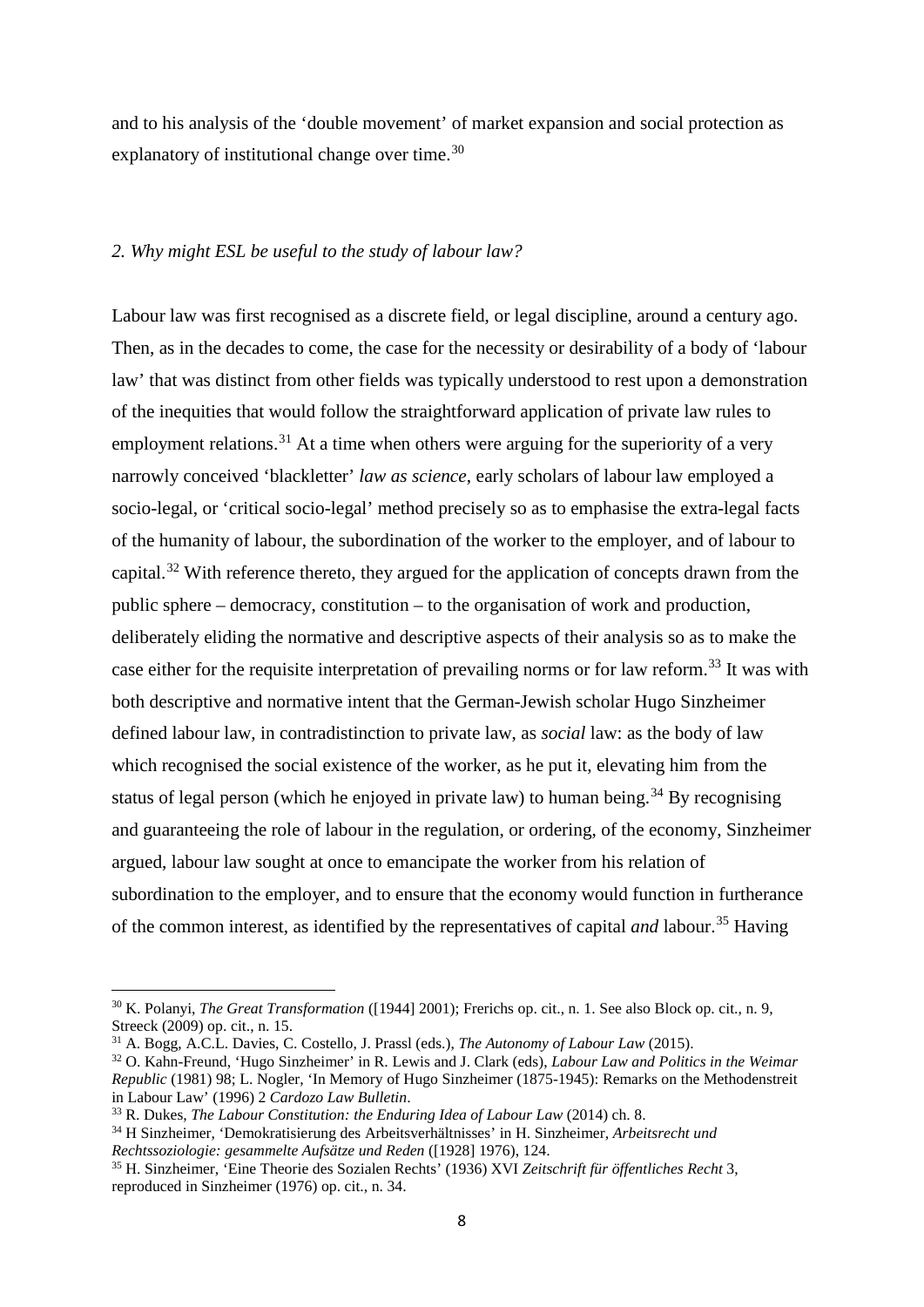defined labour law, in this way, as social law – categorically different to the private or 'economic' law that it was intended largely to supplant – Sinzheimer and his contemporaries then proceeded to analyse it primarily in isolation from private law, corporate law, and associated fields. In the decades of political consensus that followed the end of the Second World War, labour law was defined again in contradistinction to private law, but now, commonly, as the body of law which addressed the imbalance of power in the employment relation.[36](#page-9-0) Arguments regarding the necessary *autonomy* of labour law from other legal disciplines were marshalled in support of particular interpretations of legal norms, and of the creation of specialised labour courts and tribunals, chaired by judges with specialist training, who understood the full social reality of contracting for human labour.<sup>[37](#page-9-1)</sup>

During the 1980s and 90s, dissatisfaction with this established approach to the study of labour law was voiced from several quarters. At a time when labour legislation and public policy were more likely to be inspired by Friedman and Hayek than by Keynes, modes of scholarship that were focused still primarily on trade unions and the principle of free collective bargaining were criticised as offering an increasingly misleading description of the law then in force.<sup>[38](#page-9-2)</sup> The standard normative-and-descriptive statement of labour law – labour law is the body of law which addresses the imbalance of power in the employment relation – was objected to meanwhile for its tendency to encourage certain lines of enquiry and to obscure others. In characterizing labour law, essentially, as a force for good, and in treating 'workers' as an homogenous group or social class, for example, it was argued that the 'imbalance of bargaining power' framing tended to discourage consideration of the possibility that some workers or groups of workers might benefit from particular laws, while others (women, ethnic minorities) were significantly disadvantaged.[39](#page-9-3) In advancing the notion that labour law should function to supplant private law rules, it was elsewhere suggested, the standard framing promoted, or did little to challenge, an understanding of private law as a pre-existing, 'natural' order, to which labour law created limited – 'unnatural' – exceptions.<sup>[40](#page-9-4)</sup> Scant attention had been paid, as a consequence, to such foundational matters as the ownership of corporations, the ownership of the product, and,

<span id="page-9-0"></span><sup>36</sup> The classic text is P. Davies and M. Freedland (eds), *Kahn-Freund's Labour and the Law* (1983, 3rd ed) 18.

<span id="page-9-1"></span><sup>37</sup> Lord Wedderburn, 'Labour Law: From Here to Autonomy' (1987) 16 *Industrial Law J.* 1.

<span id="page-9-2"></span><sup>&</sup>lt;sup>38</sup> Davies and Freedland, 'Editors' Introduction' in Davie s and Freedland op. cit., n. 36.

<span id="page-9-3"></span><sup>39</sup> J. Conaghan, 'The Invisibility of Women in Labor-Law – Gender-Neutrality in Model-Building' (1986) 14 *International J. of the Sociology of Law* 377.

<span id="page-9-4"></span> $40$  Klare op. cit., n. 23.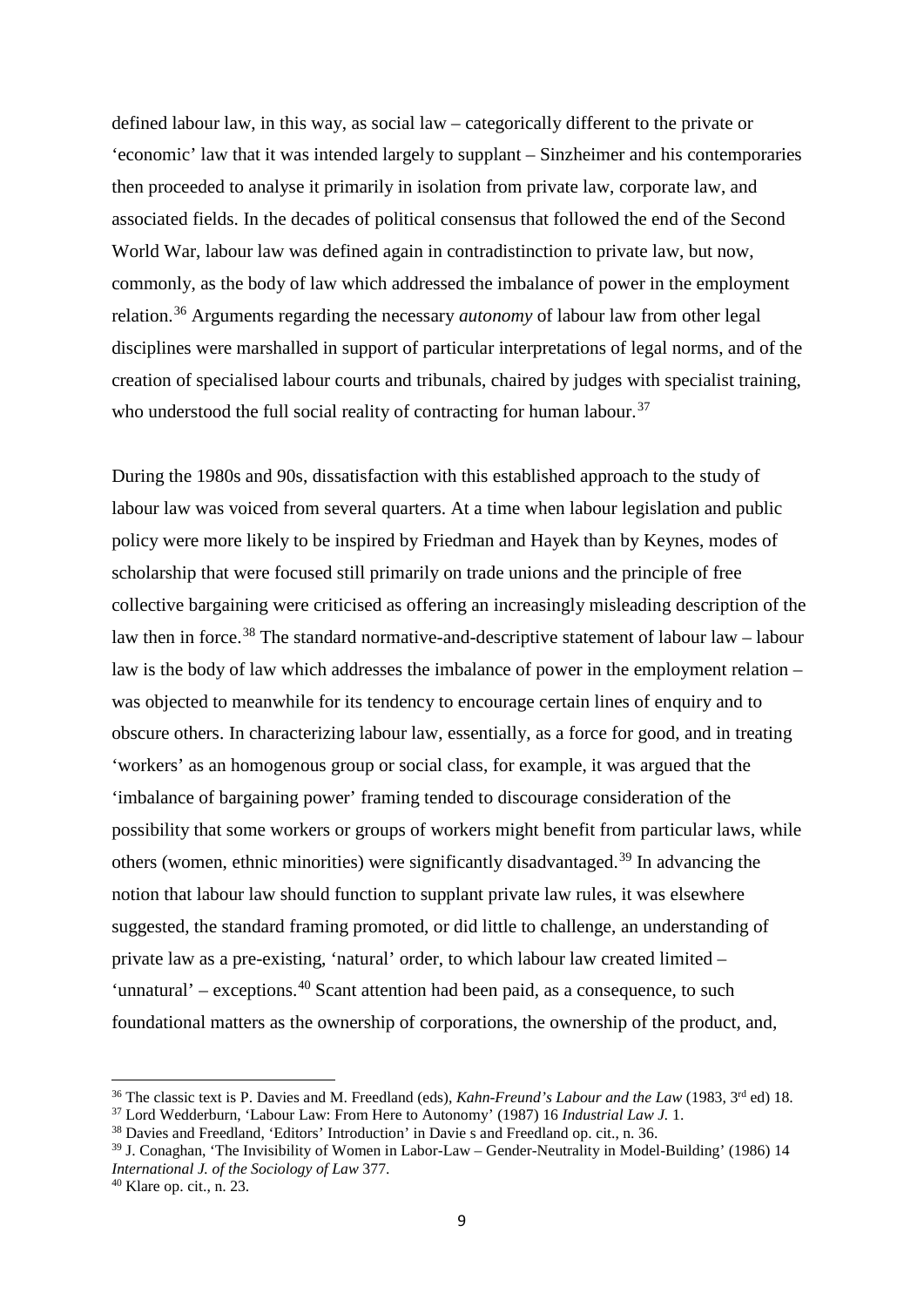more generally, the significant limitations of the transformative potential of a progressive or social labour law within an otherwise unreconstructed capitalist economy and legal system.<sup>[41](#page-10-0)</sup>

A first and ultimately influential response to the growing dissatisfaction with the old ways of studying labour law was to reframe the field of study so as to place the labour market at its centre. An approach that was more closely aligned to governmental priorities in the field would strengthen scholars' claim, it was suggested, to provide an accurate description and useful analysis of the law.[42](#page-10-1) A labour market framing would allow for microlevel analysis of the individual employment relation to be supplemented with macrolevel analysis.<sup>[43](#page-10-2)</sup> It would widen the focus of scholarly investigations beyond the traditionally defined boundaries of 'labour law proper', begging questions regarding the constitution, governance, and possible segmentation of markets by law; the control or manipulation by government of labour supply through immigration controls and social welfare law; and the inclusion and exclusion of different workers or groups of workers from access to employment, for example through the provision of low-cost childcare and 'family-friendly' rights to paid 'care' leave and flexible working.<sup>[44](#page-10-3)</sup> A new normative 'rationalization' of the field could be found with the potential of labour laws and social rights to improve the functioning of labour markets so as to achieve a range of goals including, prominently, the maximization of social inclusion, efficiency, and growth.[45](#page-10-4)

The move to refocus the study of labour law on labour markets was a partially fruitful one, which, in some of its most promising and sophisticated formulations, involved the adoption of political economy framings,<sup>[46](#page-10-5)</sup> and even something like a sociology of law and economics, though the terminology of ESL was not used. $47$  In some cases, however, the concern with markets was taken to presuppose the adoption of economic methods and modes of analysis, and the applications of these to labour *law*. [48](#page-10-7) Abstract, ahistorical models typical of law and

<span id="page-10-0"></span> $41$  id.

<span id="page-10-1"></span><sup>42</sup> Davies and Freedland op. cit., n. 38.

<span id="page-10-2"></span><sup>43</sup> P. Davies and M. Freedland, *Labour Law Text and Materials* (1984, 2nd edn) 2, 11.

<span id="page-10-3"></span><sup>44</sup> S. Deakin and F. Wilkinson, *The Law of the Labour Market* (2004); R Mitchell, 'Where Are We Going in Labour Law?' (2011) 24 *Australian J. of Labour Law* 274-301.

<span id="page-10-4"></span> $45$  Deakin and Wilkinson op. cit., n. 44, ch. 5.

<span id="page-10-5"></span><sup>46</sup> See eg several of the contributions to C. Costello and M. Freedland (eds), *Migrants at Work* (2014); J. Howe, A. Chapman, I. Landau (eds), *The Evolving Project of Labour Law* (2017).

<span id="page-10-6"></span><sup>47</sup> Deakin and Wilkinson 'Labour Markets and Legal Evolution' in Deakin and Wilkinson op. cit., n. 44, esp. pp. 26-36.

<span id="page-10-7"></span><sup>48</sup> R.M. Fischl, 'Labor Law, the Left and the Lure of the Market' (2011) 94 *Marquette Law Rev.* 947.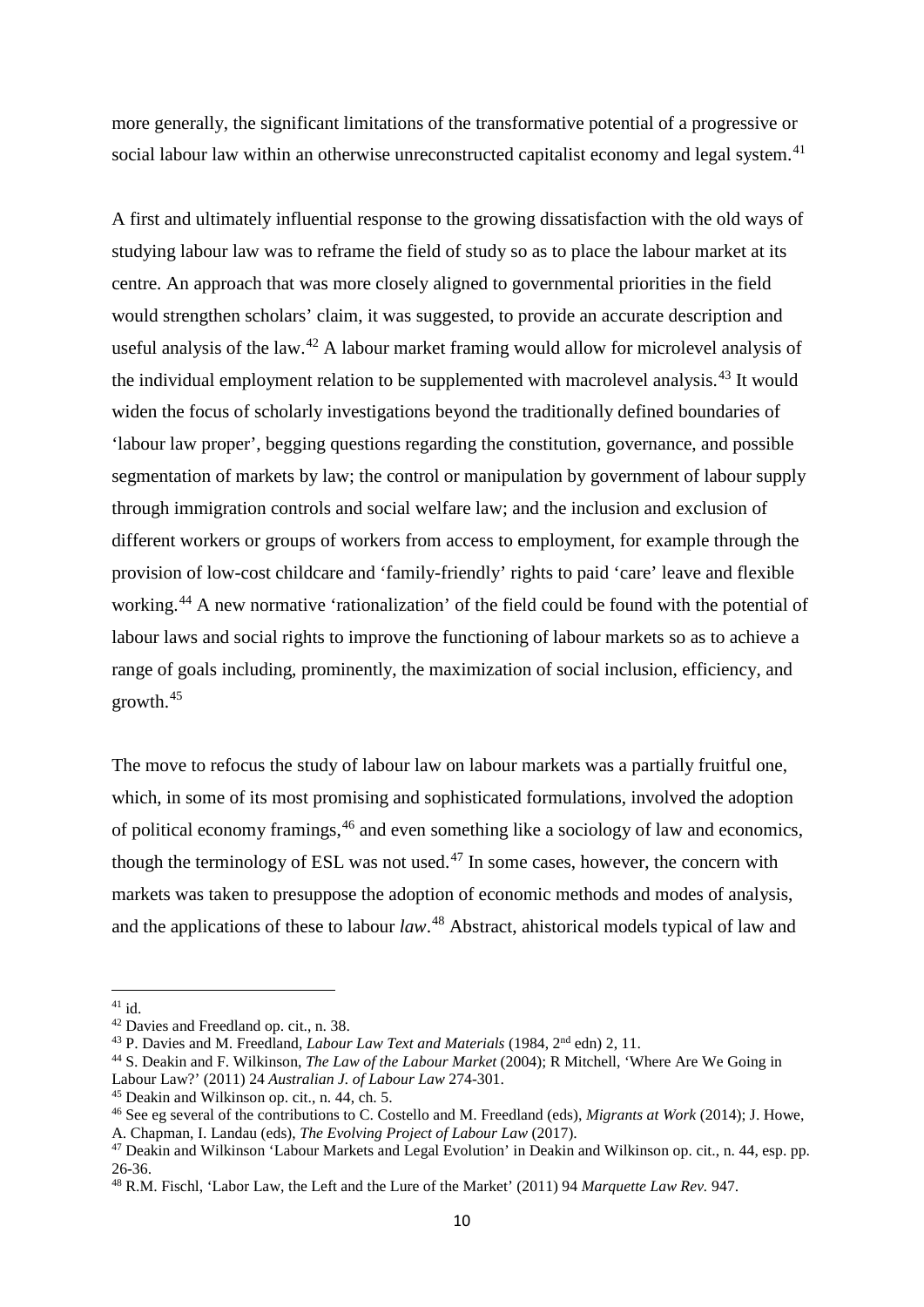economics scholarship were used to assess particular laws as desirable or otherwise with reference to their potential to improve flexibility, efficiency and, perhaps, social inclusion. More sophisticated functional approaches of the kind associated with new institutional economics entailed the characterization of laws as 'the equilibrium outcomes of a game' – as the outcomes of a process of strategic interaction between rational economic actors – in a manner which ascribed *no significance whatever* to political and legislative processes, to judicial decision-making, or to interests and motivations other than rational economic ones.<sup>[49](#page-11-0)</sup> As with any other framing of the subject matter, moreover, the 'labour market regulation' – or 'law of the labour market' – approach had the tendency to encourage particular lines of enquiry while shutting down others. Especially where the imperative of 'market efficiency' was approved, or partially approved, by the scholar in question, it was striking the extent to which *non*-economic considerations – dignity for workers, democracy at work – seemed to lose their force.<sup>[50](#page-11-1)</sup> Distributive justice, social solidarity, substantive equality, all were quickly eclipsed as quite secondary to the imperative of efficiency, unless, perhaps, they manifested in the form of an extreme 'core labour rights' or 'human rights' violation.<sup>[51](#page-11-2)</sup> Just as there was normative intent in the original characterization of labour law as social law, then, so the move to reframe the field as 'market regulation', or economic law, could have political implications of a quite different sort, whether these were intended by the scholars in question or not.

The endeavour contained in this article to consider the contours and potential utility of an *economic sociology of labour law* proceeds from a recognition of the importance of labour markets as elements of the field of study. Wary of the normative implications of marketframings, however, it proposes that analysis begin instead with the contract for work as the primary *legal* institution in the world of work and systems of labour law. In recognition of the fragmentation and commercialization of working relations in recent decades, it proposes further that the 'contract for work' be defined widely to include not only contracts of employment, but also contracts between 'employing' parties and workers who are not strictly speaking employees: zero-hours workers, casual workers, gig-economy workers etc. Contracting for work should be understood, moreover, to involve not only one-off offers and acceptances of terms, but, rather, processes which are on-going as the contractual framing of

<span id="page-11-0"></span><sup>49</sup> Deakin and Wilkinson 8-9, citing M. Aoki, *Toward a Comparative Institutional Analysis* (2001).

<span id="page-11-1"></span><sup>50</sup> Dukes op. cit., n. 33, pp. 110-11.

<span id="page-11-2"></span><sup>51</sup> Rittich op. cit., n. 15, p. 335.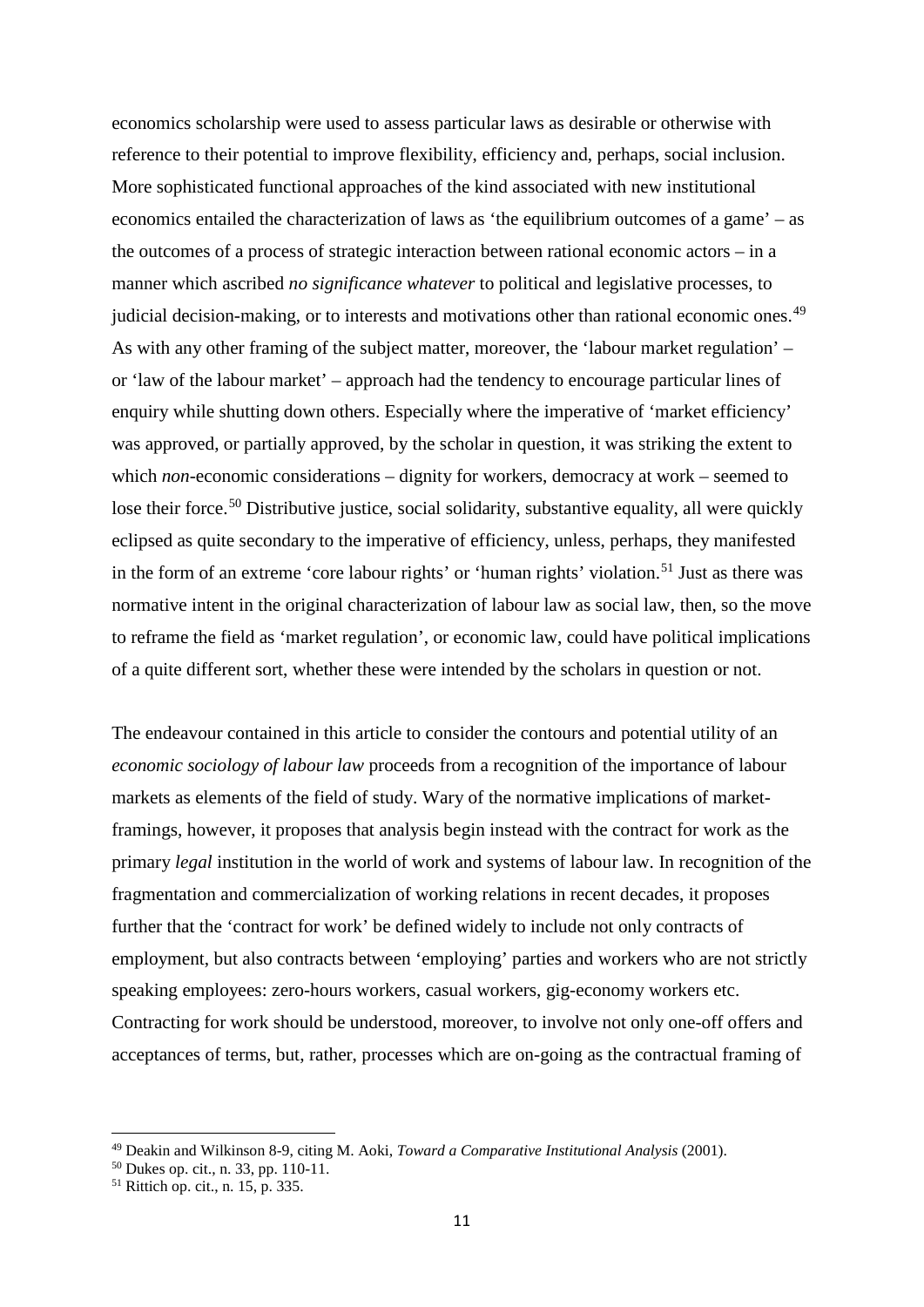the work-for-payment bargain changes over time.<sup>[52](#page-12-0)</sup> Crucially, contracting behaviour in the world of work ought to be conceived of as, at once, economic, social *and* legal: as likely economically motivated, but influenced too – and perhaps to a very significant degree – by actors' perceptions of the applicable legal rules, social norms, and shared understandings of what is standard or fair or reasonable practice in the specific context. It follows that an approach is needed which allows analysts to take account of the economic, social and legal aspects of contracting behaviour, and to apprehend labour markets as social and legal as well as economic institutions.

## BEGINNING FROM WEBER

In what follows, I review the economic sociology of Max Weber, together with his sociology of law, highlighting those elements that I find particularly suggestive when it comes to the study of labour law today. Included here are both 'economic sociology' in the quite specific sense in which Weber referred to it in *Economy and Society* – as a 'subdiscipline', together with economic theory and economic history, of the broader discipline of political economy ('social economics') – and 'economic sociology' in a looser sense, meaning in that case simply the application of sociological approaches or methods to the study of the economy and economic phenomena. [53](#page-12-1) I refer, then, not only to *Economy and Society* but to other of Weber's writings, considering in turn the political economy of capitalism and the role of labour therein; the interaction of economic social action and the law; and the concept of the *labour constitution* as an aid to mapping the context within which contracting for work proceeds. In this and in the following part of the paper, my suggestion is that Weber's work is especially useful when it comes to the analysis of contracting for work at the microlevel. His concept of the labour constitution, meanwhile, provides a means of allowing such analysis of individual contracting behaviour to inform, and to be informed by, studies of the relevant legal institutions, social structures, statuses and stratification, and of the political and economic power relations at play in shaping the development over time of law, social relations, and the economy.

<span id="page-12-0"></span><sup>52</sup> Freedland op. cit., n. 8.

<span id="page-12-1"></span><sup>53</sup> Weber op. cit., n. 22, ch. 2; Swedberg (1998) op. cit., n. 1, pp. 4, 187, 189.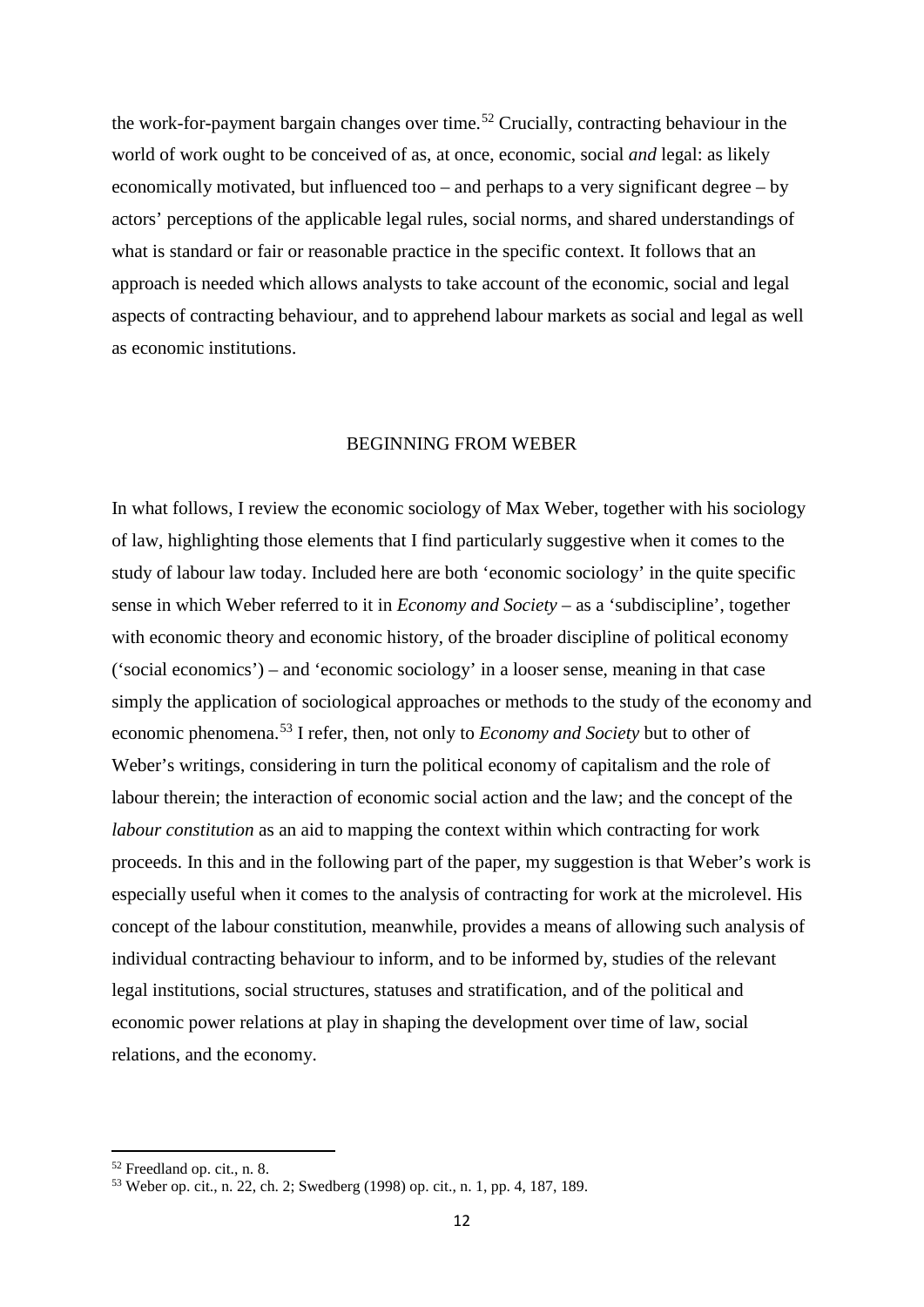## *1. Capitalism and Labour*

On the political economy of capitalism, and the nature of labour relations in capitalist society, Weber closely followed Marx, according a centrality to wage labour that was reflective of the times in which they both lived.<sup>[54](#page-13-0)</sup> The primary concern was to understand the transition from feudalism to capitalism and, as symbolic of that transition, the emergence of the factory as the key site of production, housing workforces hired directly by owner-employers.[55](#page-13-1) In *The Protestant Ethic*, Weber focused his inquiry on the rationality or 'work ethic' characteristic of each mode of production. Why had workers abandoned the practice, typical of pre-capitalist times, of working until they had earned enough money to take care of their traditional needs, thereafter enjoying their leisure? Why had they adopted instead the 'spirit of capitalism', working as hard and for as long as was possible, so as to earn as much as was possible?<sup>[56](#page-13-2)</sup> For Weber, of course, a key explanatory factor here was ascetic Protestantism and its teaching that work was a calling, or vocation. [57](#page-13-3) For Marx, it was above all violence that had played the role of 'midwife' in the emergence of capitalism, wielded unsparingly to re-educate the medieval peasantry out of their traditional 'subsistence mentality', and into a capitalist 'profit mentality', thereby transforming them into the modern working-class.<sup>[58](#page-13-4)</sup> In either case, the authors were in agreement that, with the eventual establishment of (modern rational) capitalism, neither violence nor Protestant belief were anymore routinely necessary as a means of encouraging workers to labour as required.<sup>[59](#page-13-5)</sup> 'The Puritan wanted to work in a calling' wrote Weber, 'we are forced to do so'; caught in the iron cage. $60$  For Marx:

The dull compulsion of economic relations completes the subjection of the labourer to the capitalist… In the ordinary run of things, the labourer can be left to the 'natural laws of production' ie to his dependence on capital, a dependence springing from, and guaranteed in perpetuity by the conditions of production themselves.<sup>[61](#page-13-7)</sup>

<span id="page-13-0"></span><sup>54</sup> Streeck op. cit., n. 29.

<span id="page-13-1"></span><sup>55</sup> Tucker op. cit., n. 25; J. B. Freeman, *Behemoth: A History of the Factory and the Making of the Modern World* (2018), pp. 22-35.

<span id="page-13-2"></span><sup>56</sup> M. Weber, *The Protestant Work Ethic and the Spirit of Capitalism* (1930), pp. 43, 41

<span id="page-13-3"></span><sup>57</sup> id.

<span id="page-13-4"></span><sup>58</sup> K. Marx, *Capital* vol 1 ([1867] 1976), ch. 31; Weber op. cit., n. 56, p. 17

<span id="page-13-5"></span><sup>59</sup> Streeck op. cit., n. 29, pp. 15-7

<span id="page-13-6"></span><sup>60</sup> Weber op. cit., n. 56, p. 129

<span id="page-13-7"></span><sup>61</sup> Marx op. cit., n. 58, ch. 28, p. 689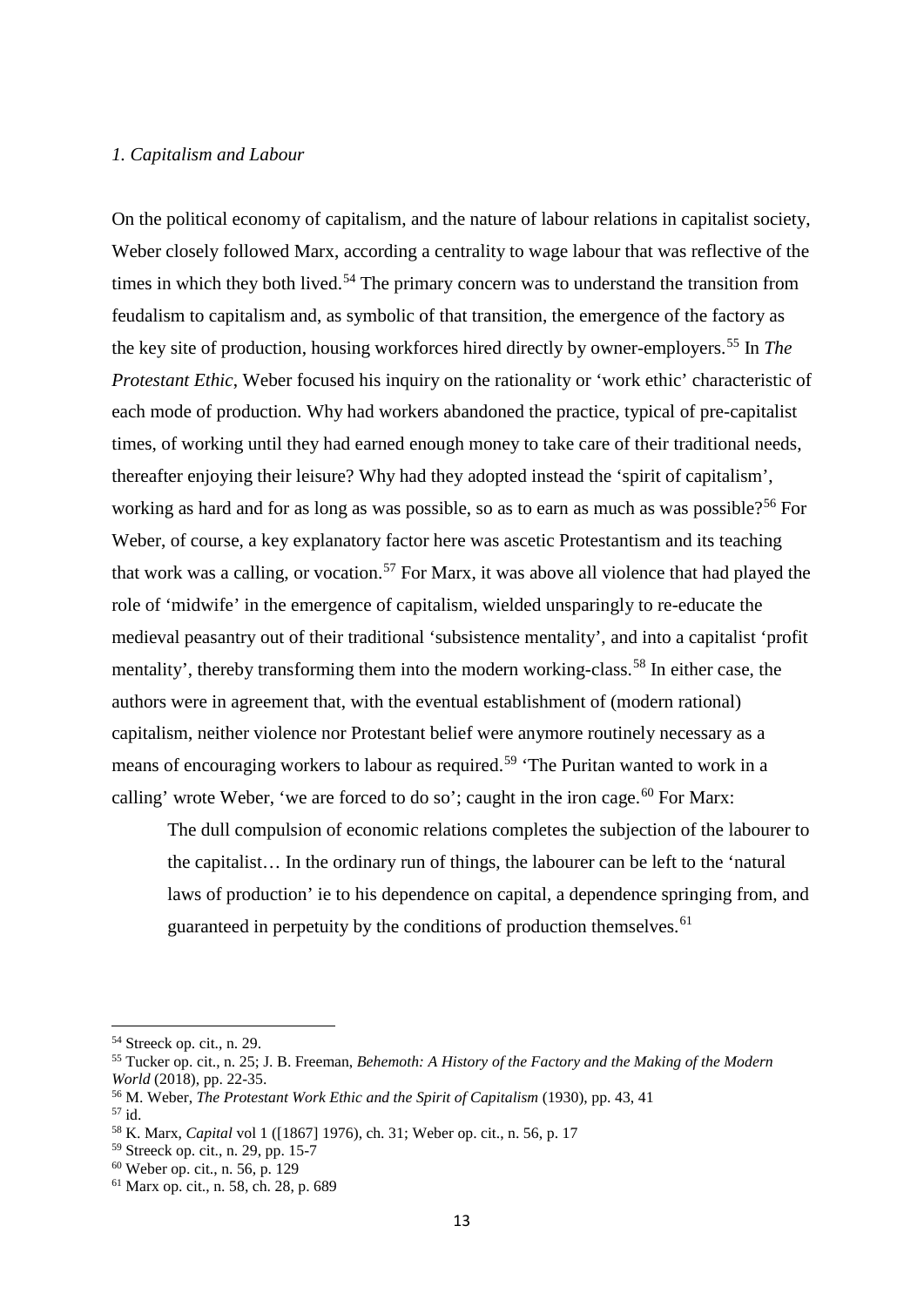As is explicitly acknowledged here by Marx, the possibility that workers might again embrace a subsistence mentality in respect of their wage labour is something that never fully disappears in capitalist society.<sup>[62](#page-14-0)</sup> Indeed, it is in part because the spirit of capitalism has not always been sufficiently well internalised by workers – so as to turn them into rational profitmaximisers – that labour markets have not always functioned as economic theory might predict.[63](#page-14-1) Wherever workers have chosen increased leisure time over higher income, for example, the supply of labour has declined, rather than risen, as its price increased. As a result of the social or even physical dependence of workers on a fixed minimum level of income, conversely, the supply of labour has increased, at times, rather than fallen, as wages declined.<sup>[64](#page-14-2)</sup> The need to minimize the 'subsistentist threat', as Streeck has put it, by ensuring the existence of a disciplined workforce, is one of the forces that has shaped and continues to shape regulation of working relations, from the Poor Law of the nineteenth century, to the welfare cuts of recent decades.<sup>[65](#page-14-3)</sup> One might also consider, in this context, the disciplining effects on workers of mortgages, consumer debt, the reduction and postponement of pension entitlements, and, in certain circumstances, of labour market policies aimed at increasing the supply of labour.<sup>[66](#page-14-4)</sup>

Of course, the insecure, or *precarious*, nature of some contracts for work (casual, zero-hours, self-employed) can serve itself to discipline workers, subduing any inclination they might otherwise have had to resist ill or unfair treatment. Over time, capitalism has proven to be compatible with a variety of modes of labour exploitation, or contracts for work, several of which may co-exist at any particular historical conjuncture.<sup>[67](#page-14-5)</sup> In seeking to analyse the novel relations of production prominent or emergent today, a key concern for scholars of labour law is to explore and assess the extent of domination and exploitation inherent in them.<sup>[68](#page-14-6)</sup> To that end, we should consider the manner in which laws effectively limit (or accentuate) workers' market vulnerabilities, and facilitate (or obstruct) their ability to act collectively to protect

<span id="page-14-0"></span><sup>62</sup> Streeck op. cit., n. 29.

<span id="page-14-1"></span><sup>63</sup> W. Streeck, 'The Sociology of Labor Markets and Trade Unions' in Smelser and Swedberg, op. cit., n. 1, p. 262.

<span id="page-14-2"></span><sup>64</sup> Streeck op. cit., n. 77, p. 262; Weber op. cit., n. 56, p. 37.

<span id="page-14-3"></span><sup>&</sup>lt;sup>65</sup> Streeck op. cit., n. 29, p. 34; N Whiteside, 'Constructing Unemployment: Britain and France in Historical Perspective' (2014) 48(1) *Social Policy and Administration* 67; S.J. Konzelmann, S. Deakin, M. Fovargue-Davies and F. Wilkinson, *Labour, Finance and Inequality* (2018).

<span id="page-14-4"></span><sup>66</sup> G. Lebaron, 'Reconceptualizing Debt Bondage: Debt as a Class-Based Form of Labor Discipline', (2014) 40(5) *Critical Sociology* 763.

<span id="page-14-5"></span><sup>67</sup> J. Banaji, *Theory as History* (2011) cited by Tucker op. cit., n. 25.

<span id="page-14-6"></span> $68$  Tucker op. cit., n. 25.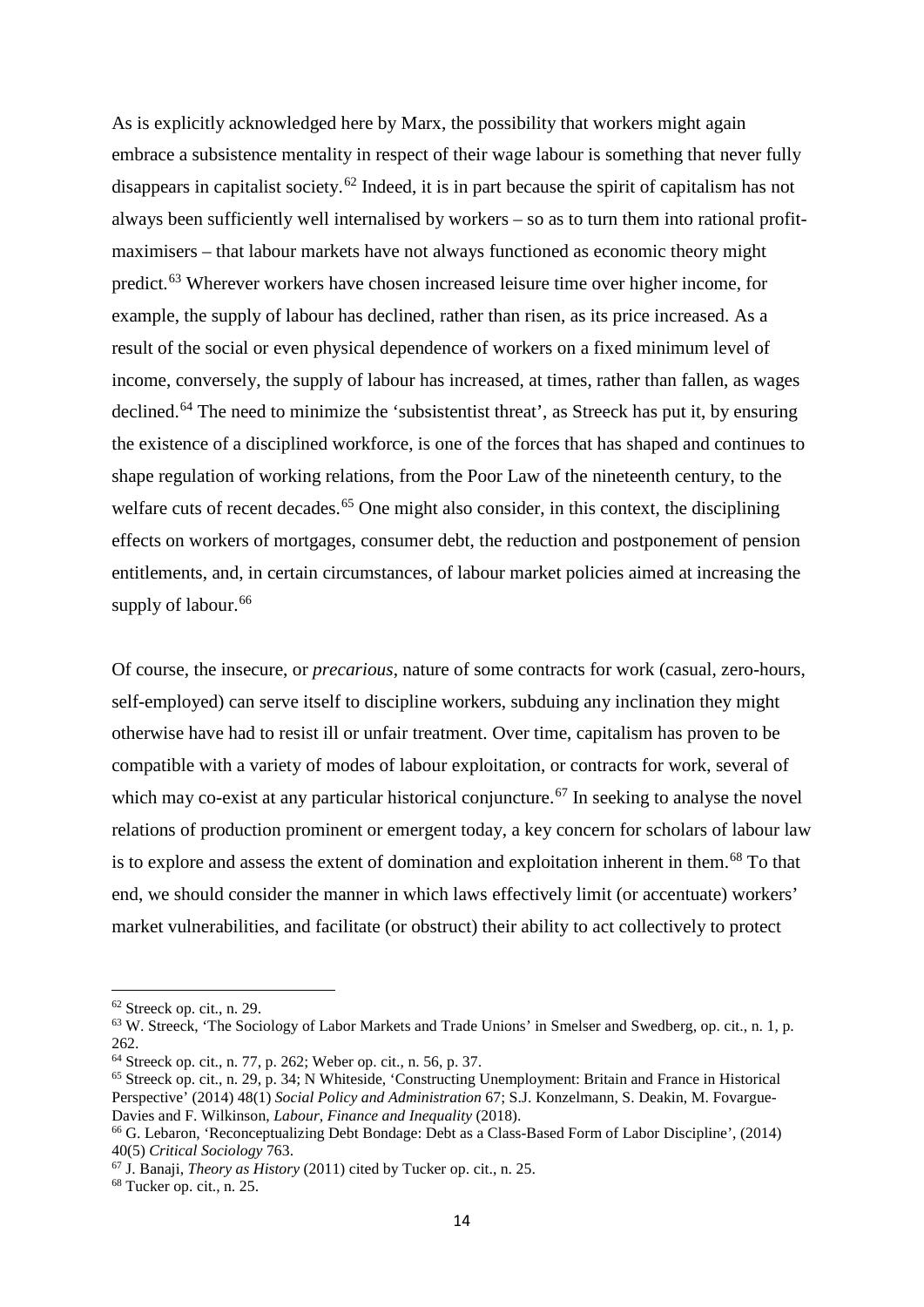their interests. Insofar as space is available for collective action, questions then arise regarding the forms that this might take and the likelihood of its success. More generally, the broader political economy falls to be investigated as setting the conditions within which laws are enacted and enforced, collective action occurs, and capital exercises power.<sup>[69](#page-15-0)</sup>

## *2. Economic Social Action and the Law*

The specific economic sociology of *Economy and Society* is useful to us above all for its central concept of *economic social action*. Weber defined this as action that is driven mainly by material interests, and directed at utility, but also oriented to the behaviour of others.<sup>[70](#page-15-1)</sup> Accordingly, economic sociology was the subfield of political economy that was directed at, 'the interpretive understanding of [economic] social action and thereby … a causal explanation of its own course and consequences'.<sup>[71](#page-15-2)</sup> The primary concern, in other words, was to understand the meaning that the individual attached to her own behaviour.<sup>[72](#page-15-3)</sup> (Was she driven by material or ideal interests, by habits or emotions? Was her action formally or substantively rational or irrational?) Using the notion of *economic social action* as a basic unit, or building block, Weber developed ever more complex definitions of particular institutions, for example, 'the enterprise', 'the firm', 'property' and 'the market'.<sup>[73](#page-15-4)</sup> It followed that a central task for the researcher, in economic sociology as well as general sociology, was to establish the mechanisms through which a number of individual actions might turn into collective actions (institutions) of a new type.<sup>[74](#page-15-5)</sup>

When it came to the significance of *law* to economic social action, an important insight offered by Weber was the observation that, in the modern market economy, economic action was routinely oriented simultaneously to some other actor and, at the same time, to the legal order.[75](#page-15-6) (In other types of society, economic action might be oriented to the clan, the political order, the religious order.<sup>76</sup>) For example, where a party received money in the course of a

 $\overline{\phantom{a}}$ <sup>69</sup> Id.

<span id="page-15-1"></span><span id="page-15-0"></span><sup>70</sup> Weber op. cit., n. 22, pp. 63-9.

<span id="page-15-2"></span> $71$  Id., pp. 63-9.

<span id="page-15-3"></span> $72$  Id., p. 4.

<span id="page-15-4"></span><sup>73</sup> Id., ch. 2. Weber didn't himself use the term institution: Swedberg (1998) op. cit., n. 1, p. 169.

<span id="page-15-5"></span><sup>74</sup> Swedberg (1998) op. cit., n. 1, p.164.

<span id="page-15-6"></span><sup>75</sup> Weber op. cit., n. 22, p. 33.

<span id="page-15-7"></span><sup>76</sup> Swedberg (1998) op. cit., n. 1, p. 87.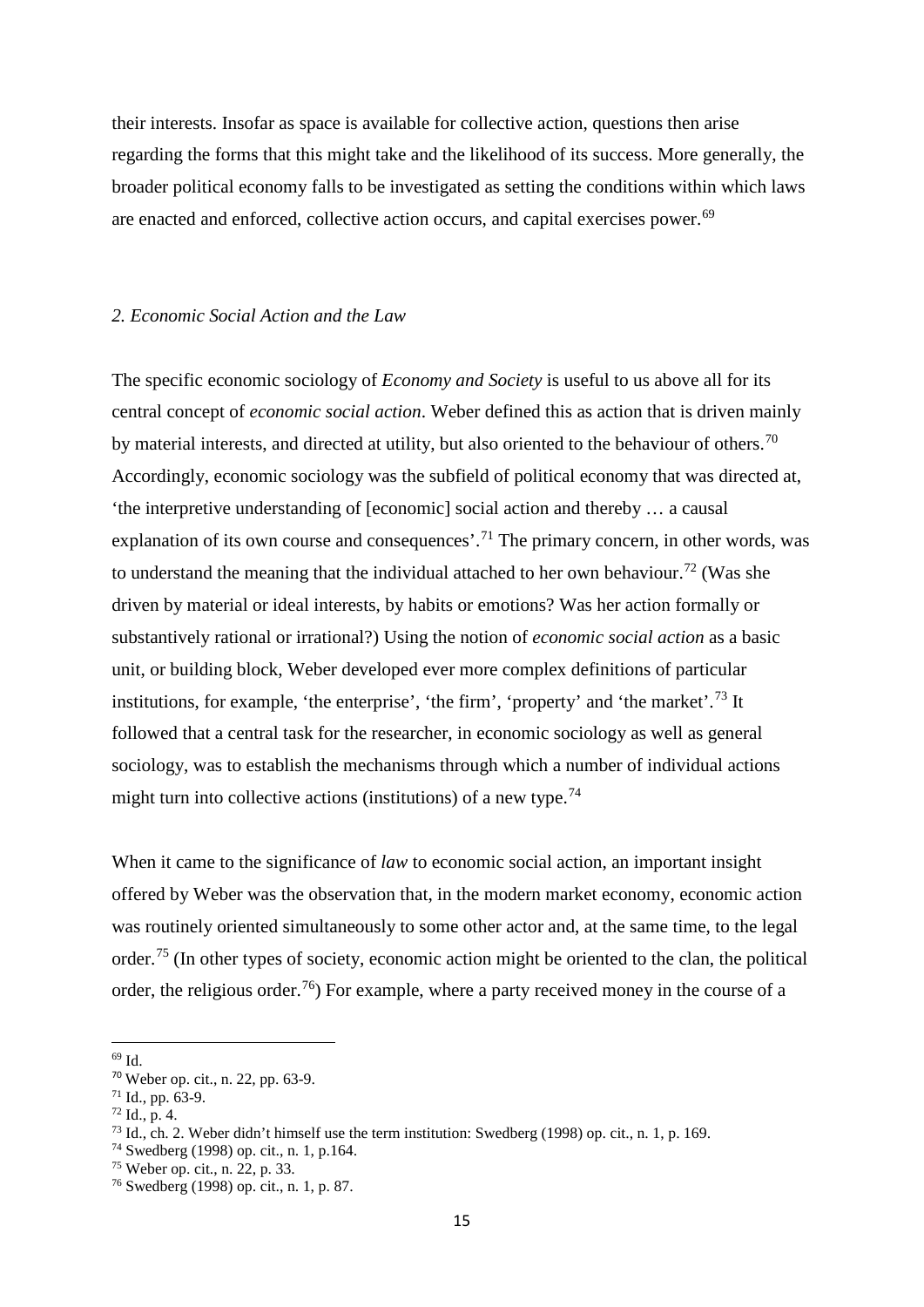transaction, she could assume that other actors would accept it in the course of future transactions. Where the legal order was taken into consideration by actors in this way, the principal consequence was that the economic action in question was more likely to take place as intended – promises would more often be kept; property better defended.<sup>[77](#page-16-0)</sup> Viewed from a sociological perspective, Weber suggested, the basic function of law in economic life could therefore be described as follows:

The empirical validity of a norm as a legal norm affects the interests of an individual in many respects. In particular, it may convey to an individual certain calculable chances of having economic goods available or of acquiring them under certain conditions in the future.[78](#page-16-1)

In Weber's analysis of the economy and law, contract enjoyed a special status as the principal means, among other things, by which the 'power of control and disposal' over economic resources was transferred and, as such, 'the principal source of the relation of economic action to the law'.<sup>[79](#page-16-2)</sup> The contract was defined by Weber as 'a voluntary agreement constituting the legal foundation of claims and obligations'.<sup>[80](#page-16-3)</sup> From a sociological point of view, what was remarkable about the contract was that it both allowed for the creation of new legal relationships through voluntary agreement, and increased the certainty that some social action would take place. In an advanced capitalist economy, law thus provided legal actors with a kind of space within which they were allowed to form new economic relationships by transferring economic power and control by means of contracts.<sup>[81](#page-16-4)</sup>

In a manner which might be understood to have particular relevance to consideration of the evolution of *contracts for work*, Weber distinguished between two main kinds of contract: the 'status contract', which addressed a person's total legal situation, and entailed a change from one status to another – to a master's slave, for example, or servant – and the 'purposive contract', which aimed 'solely … at some specific (especially) economic performance or result'.[82](#page-16-5) Purposive contracts had close links to the market and had become more common and more complex with market expansion. He also distinguished usefully between formal and

<span id="page-16-0"></span><sup>77</sup> Weber op. cit., n. 22, 328.

<span id="page-16-1"></span><sup>78</sup> Id., p. 31.

<span id="page-16-2"></span><sup>79</sup> Id., p. 67.

<span id="page-16-3"></span><sup>80</sup> Id., p. 671.

<span id="page-16-4"></span> $81$  Id., pp. 668, 683.

<span id="page-16-5"></span><sup>&</sup>lt;sup>82</sup> Id., pp. 672-673. See also O. Kahn-Freund, 'A Note on Status and Contract in British Labour Law' (1967) 30 *Modern Law Review* 635.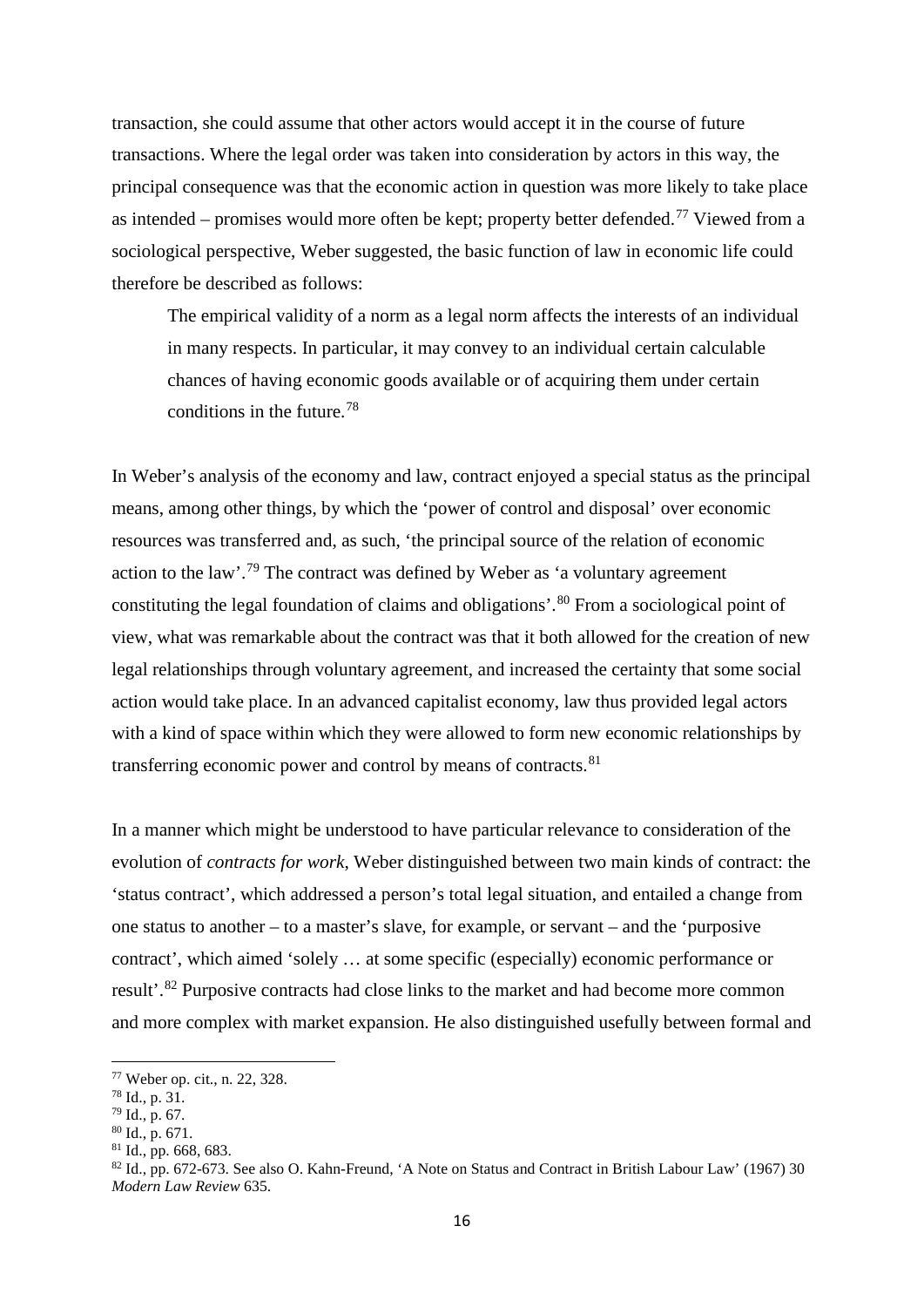substantive freedom to contract, highlighting here the notion quite fundamental to labour law that the freedom of a worker to enter into a contract with an employer is often illusory:

[C]onditions of formal freedom are officially available to all; actually, however they are accessible only to the owners of property and thus in effect support their very autonomy and power positions… In the labour market, it is left to the 'free' discretion of the parties to accept the conditions imposed by those who are economically stronger by virtue of the legal guarantee of their property.<sup>[83](#page-17-0)</sup>

With respect to the relationship between particular types of legal system and economy at the macrolevel, Weber directed his attention to two principal questions: what role had the economy played in the general evolution of the law; and what could different legal systems teach us about the relationship between law and the economy?<sup>[84](#page-17-1)</sup> He was quite insistent that these were highly complex matters: there were no straightforward correlations, and causality  $\mu$  didn't work only in one direction.<sup>[85](#page-17-2)</sup> On the influence of the economy on legal change, he wrote that:

'Obviously, legal guaranties are directly at the service of economic interests to a very large extent. Even where this does not seem to be, or actually is not, the case, economic interests are among the strongest factors influencing the creation of law. For, any authority guaranteeing a legal order depends, in some way, upon the consensual action of the constitutive groups, and the formation of social groups depends, to a large extent, upon constellations of material interests.'[86](#page-17-3)

Just as he stopped short of characterizing law as exclusively the product of economic forces, so he also objected to the proposition that the economy was the product of legislation by the state. There were definite limits to how much the state could influence the economy through legal interventions.<sup>[87](#page-17-4)</sup>

#### *3. The Labour Constitution*

<span id="page-17-0"></span><sup>83</sup> Weber op. cit., n. 22, pp. 730-1.

<span id="page-17-1"></span><sup>84</sup> Id,, p.89

<span id="page-17-2"></span> $85$  Id., p.88

<span id="page-17-3"></span><sup>86</sup> Weber op. cit., n. 22, 334

<span id="page-17-4"></span> $87$  Id., 334-5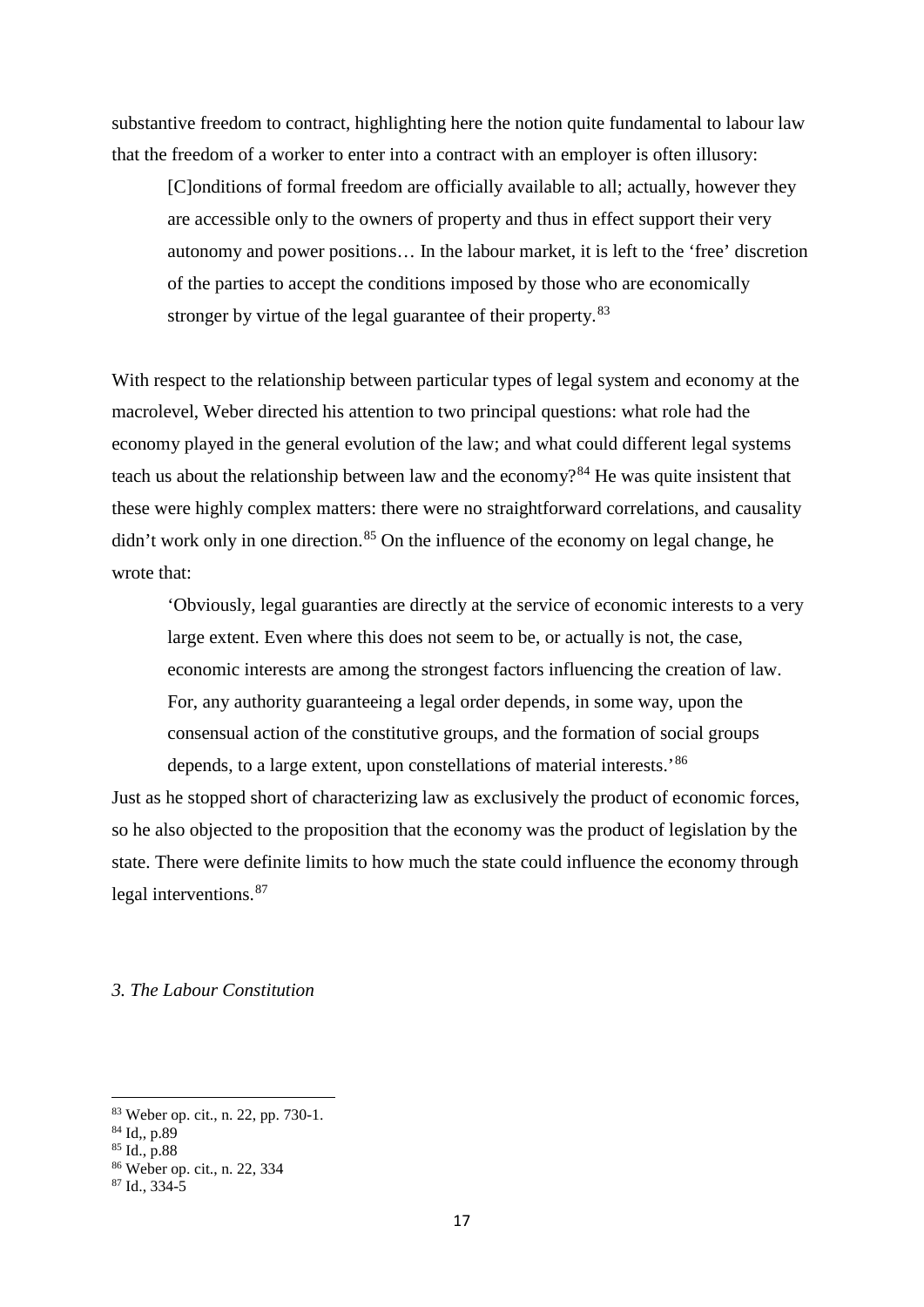*Arbeitsverfassung*, or 'labour constitution', was a term developed and employed by Weber in his early work on agriculture in the eastern territories of the German Empire: east of the river Elbe.<sup>[88](#page-18-0)</sup> As commonly used by political economists of the time, especially those of the historical school, the term 'labour constitution' meant the historically-given ensemble of conditions – social, economic, political, legal – governing the relations of workers to their employers and to other parties.<sup>[89](#page-18-1)</sup> As such, it had both social and juridical connotations and  $$ similarly to the English word 'constitution' – an inherent ambiguity: it could denote either the 'regime' governing or ordering labour relations, or the state of labour (in the abstract) itself.<sup>[90](#page-18-2)</sup> While Weber employed the term in this generally accepted sense, he also used it to denote more specifically, the 'relations of stratification within the larger socio-economic system' – what we might otherwise refer to as *the social relations of production*. [91](#page-18-3) Emphasising, in those instances, the social nature of the labour constitution, Weber sought to make the point that economic variables could not in themselves account for the workers' material situation. The labour constitution should be understood to be an independent variable, itself 'decisive' of the material situation of labour.<sup>[92](#page-18-4)</sup>

The second innovation in Weber's development of the concept 'labour constitution' was precisely his proposal that it be understood, or utilized, as an *ideal type*: that is, as a logically coherent statement of the characteristic properties of a particular regime of labour relations, or 'system of social stratification'.<sup>[93](#page-18-5)</sup> Seeking in his study of agriculture in the east to identify the 'real' consequences for labour of capitalist 'rationalization', he specified and compared two successive labour constitutions, the 'patriarchal' and the 'capitalist'. The former was characterized by the personal domination of numerous strata of dependent labour by a master who was 'not a simple employer, but rather a political autocrat'; by wage forms based on share-rights – use of plots of land, threshing shares, grazing rights – and, consequently, by a marked degree of shared interests between masters and servants.<sup>[94](#page-18-6)</sup> The latter emerged as a

<span id="page-18-0"></span><sup>88</sup> See especially M. Weber, *Verhältnisse der Landarbeiter im ostelbischen Deutschland* (1892); M. Weber 'Entwickelungstendenzen in der Lage der ostelbischen Landarbeiter', (1894) 77 *Preussische Jahrbücher* reprinted in M. Weber, *Gesammelte Aufsätze zur Sozial- und Wirtschaftsgeschichte* (1924) 498.

<span id="page-18-1"></span><sup>89</sup> L. Scaff, 'Weber before Weberian Sociology' (1984) 35(2) *British Journal of Sociology* 190, p. 200; K. Tribe, 'translator's note' to a translation of Weber 'Entwicklungstendenzen' in K. Tribe (ed) *Reading Weber* (1989) 185.

<span id="page-18-2"></span><sup>90</sup> Scaff, id., p. 200

<span id="page-18-3"></span><sup>91</sup> Id., p. 200.

<span id="page-18-4"></span> $92$  Weber, op. cit. (1894), n. 88, cited Scaff, id., 201.

<span id="page-18-5"></span><sup>&</sup>lt;sup>93</sup> Scaff, id., p. 201, citing Weber, id.

<span id="page-18-6"></span><sup>94</sup> Weber, op. cit. (1894), n. 88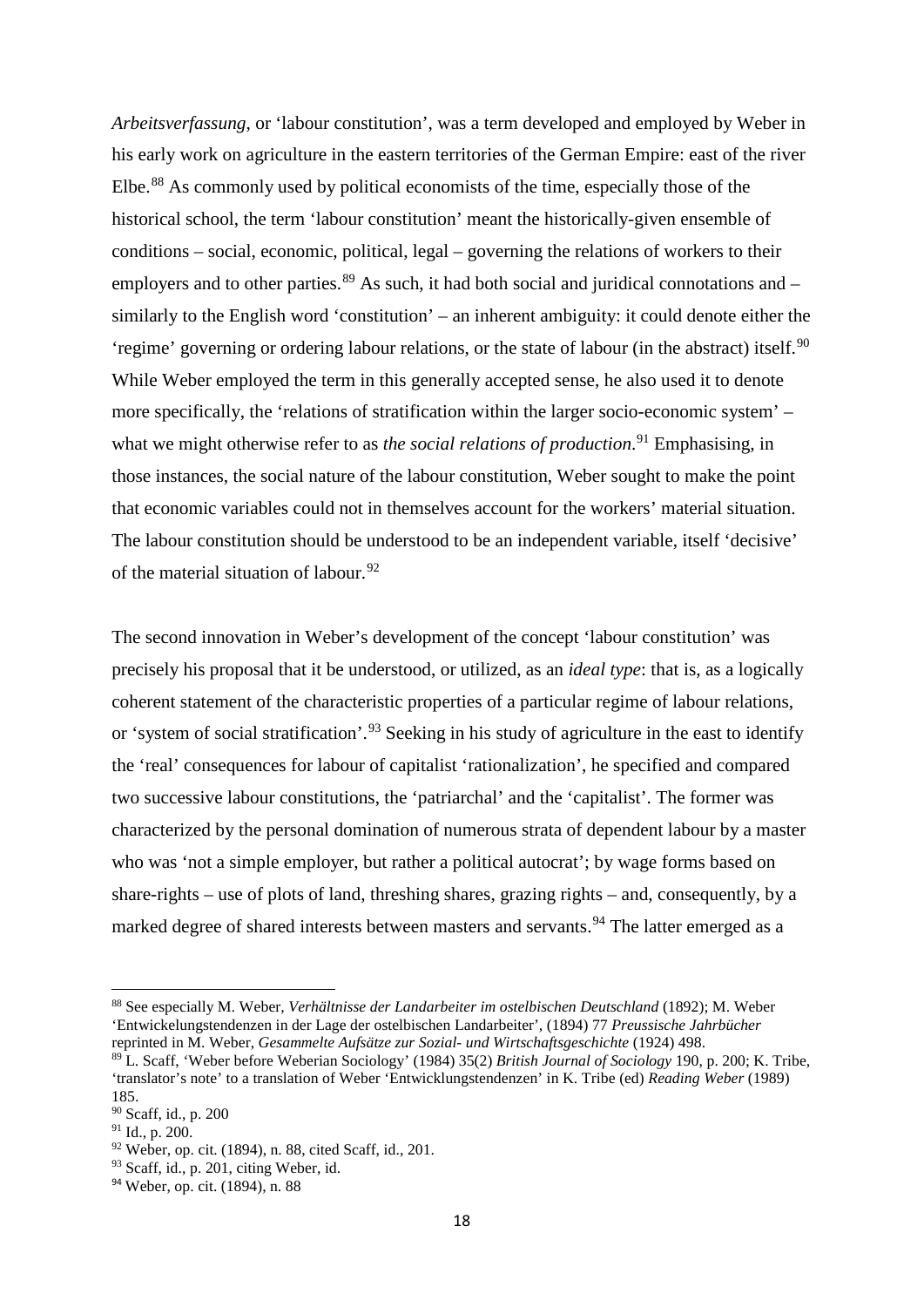result of the 'proletarianization' of agrarian labour, and the polarization of what was now class conflict between the owners of the land and their workers. In juxtaposing these heuristic types, Weber did not intend to suggest an ontology or teleology of labour, but rather simply a sociology, or 'developmental history'.<sup>[95](#page-19-0)</sup> The exploitation or 'material situation' of agrarian labour was presented as but one example of the old struggle for the 'emancipation of labour from property', first acted out in antiquity and repeating itself in new circumstances. Crucially, however, there was nothing natural or necessary in Weber's view about the progression from one stage of the struggle to the next – from one form of labour constitution to the next.<sup>[96](#page-19-1)</sup> In response to the question which he himself posed in this body of work – how have societies organized labour-intensive agricultural production, especially in the face of inevitable seasonal fluctuations in labour requirements? – Weber composed not a teleology but a genealogy of labour, as Lawrence Scaff put it; in fact, *a genealogy of labour constitutions*. [97](#page-19-2)

In Scaff's opinion, it is thus through Weber's use of the concept 'labour constitution' that the distance between the Weberian approach and the Marxism of the day becomes most apparent.<sup>[98](#page-19-3)</sup> In emphasising the central importance of the labour constitution to the material condition of the workers, Weber rejected a simple economic determinism, perceiving instead a relation of 'reciprocal causality' between 'technical economic conditions and interests' on the one hand, and 'social structure and political formation' on the other.<sup>[99](#page-19-4)</sup> When he explained in the form of a genealogy the development of the labour constitution over time from one type, or stage, to another, he demonstrated his repudiation of the Hegelian notion of history, and his belief that Marx's 'developmental laws' and concepts should be treated as contingent 'tendencies' and 'ideal types', rather than as 'necessary' and 'real' entities.[100](#page-19-5) As developed by Weber, then, the notion of the labour constitution allowed for the application of a quite particular kind of structuralism: one which conceived of action as (only) partially a result of

<span id="page-19-0"></span><sup>95</sup> Scaff, op. cit., n. 89, p. 202.

<span id="page-19-1"></span><sup>96</sup> Scaff, id., pp. 201-2, citing M. Weber, 'Agrarverhältnisse im Altertum', *Handwörterbuch der Staatswissenschaften* (1897) 1; Scaff, id., p. 204

<span id="page-19-2"></span><sup>97</sup> Scaff, id., p. 204.

<span id="page-19-3"></span><sup>98</sup> Id., 199

<span id="page-19-4"></span><sup>99</sup> M. Weber, 'Die deutschen Landarbeiter' in *Bericht über die Verhandlungen des 5. Evangelisch-sozialen Kongresses* (1894), 66 cited Scaff, id., p. 202.

<span id="page-19-5"></span><sup>100</sup> Scaff, id., p. 204.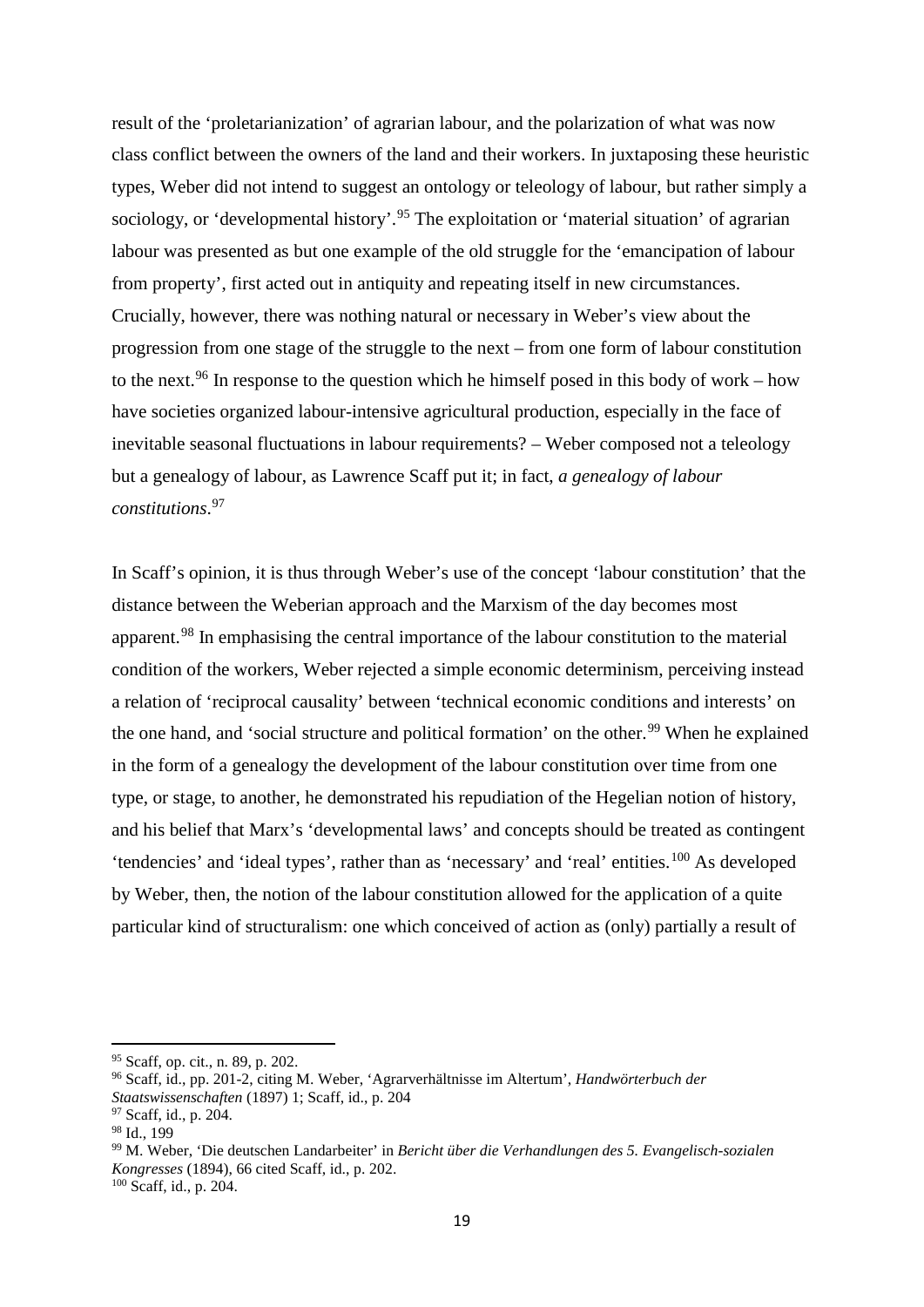material/economic forces external to the individual, and which rejected the notion of a foundation-upward 'inter-level' causality model, in favour of a network or cyclical model.<sup>[101](#page-20-0)</sup>

# TOWARDS AN ECONOMIC SOCIOLOGY OF LABOUR LAW

The challenge identified in the second part of this paper was to identify or elaborate an approach to the study of labour law which (i) began from the contract for work as the key legal institution in the field of working relations; (ii) defined this widely, to include contracts between workers and 'employers' that did not fall within the legal definition of contracts of *employment*, as well as those that did; and (iii) in light of the waning significance and reach of collective bargaining and statutory employment rights, aimed to analyse contracting for work as a form of private ordering that is likely economically motivated but influenced, at the same time, by the applicable laws and other elements of the social and economic context within which it proceeds. On the basis of the foregoing discussion of Weber's economic sociology and sociology of law, the contours of such an approach begin to suggest themselves, constructed around the notions of the *contract for work* and the *labour constitution*.

## *1. Contracting for Work and the Labour Constitution*

**.** 

In a Weber-inspired economic sociology of labour law, analysis should begin with the contract for work and proceed on the assumption that contracting behaviour is *economic social action that is oriented to the legal order*; driven, in other words, mainly by material interests, and directed at utility, but also oriented to the behaviour of others, and to the law. Contracting for work should be conceived of as a means by which parties can create and give form to new working relationships through voluntary agreement, bearing in mind always that the worker's freedom of contract is typically only formal, and not substantive, by reason of the greater economic power of the employing organisation. Indeed, as systems of collective industrial relations are dismantled or marginalised, it is typically the case that the choice of

<span id="page-20-0"></span><sup>&</sup>lt;sup>101</sup> Id., pp. 202, 203. Weber spoke later of 'causal chains', deriding the 'theorists of the super-structure' for their belief in an 'ultimate' or 'essential' cause in which a secular theory of history can be grounded: Weber, op. cit. (1924), n. 88, p. 26, cited Scaff, id., p. 203.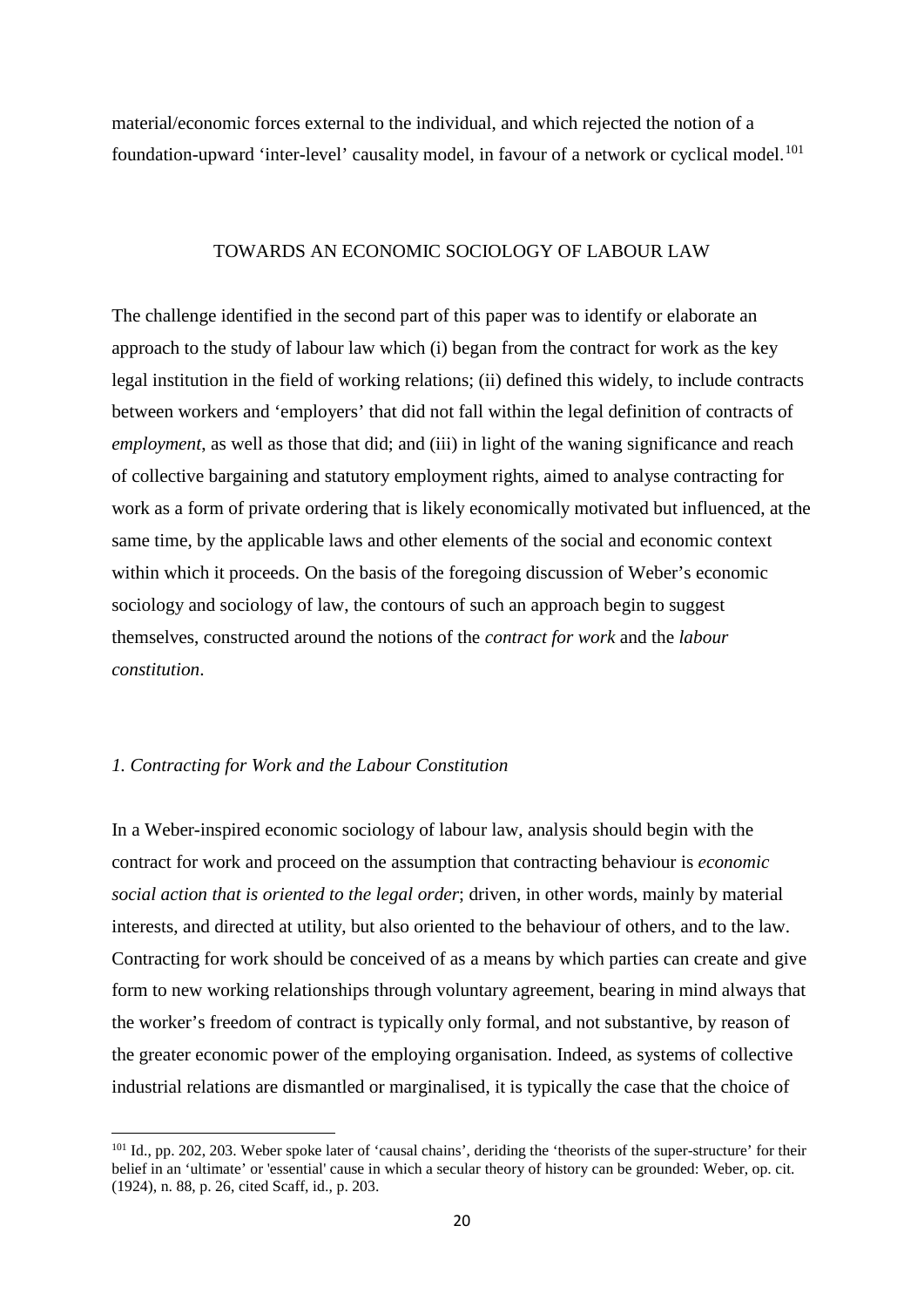form of work contract, and the drafting of specific terms, is in the power of the employing organisation alone. In the hands of professionalised human resource managers, contracting for work is managed in direct response to labour legislation and to the various forms of control, constraint, and risk which the applicable legal rules are understood to constitute. As a result, one very significant general trend is away from the routine use of contracts of employment (potentially 'status contracts', in Weber's terminology) in favour of more casual or commercial contractual forms ('purposive contracts'). In many cases, employment contracts are retained for a 'core' of workers, while the majority are rendered 'peripheral' – casual and dispensable – through the use of contracts of a more purposive nature.<sup>[102](#page-21-0)</sup>

Notwithstanding our initial labelling of contracting for work as a form of 'private ordering', recognition of actors' orientation to the legal order should alert us to the all-important role here of the state, and of society;<sup>[103](#page-21-1)</sup> of the fallacy or even mendacity involved in distinguishing categorically between a putatively private (economic) sphere and putatively public (political) sphere.<sup>[104](#page-21-2)</sup> Even in an era of largely 'deregulated' labour markets, law and social norms influence contracting behaviour in a wide variety of ways, both direct and indirect: conferring, and placing limits on, contractual freedoms; defining remedies in case of breach; shaping actors' understandings of what is 'normal' or 'fair' in a given situation; encouraging the design of avoidance strategies to take an agreement outside of the scope of application of particular rules.<sup>[105](#page-21-3)</sup> More fundamentally, law constructs or reinforces power relations within the economy by assigning rights to property – 'powers of control and disposal' – to some and not to others.<sup>[106](#page-21-4)</sup> Trade unions may fulfil important functions in respect of contracting for work, both strengthening the hand of workers when contracts for work are first negotiated, and acting, thereafter, as 'guardians of the contract' to ensure that its terms are respected.<sup>[107](#page-21-5)</sup>

<span id="page-21-0"></span><sup>102</sup> A. Gorz, *Reclaiming Work* (1999); W. Streeck 'Revisiting Status and Contract: Pluralism, Corporatism and Flexibility' in W. Streeck, *Social Institutions and Economic Performance* (1992).

<sup>103</sup> E. Durkheim, *The Division of Labor in Society* ([1893] 1933) 211.

<span id="page-21-2"></span><span id="page-21-1"></span><sup>104</sup> K. Klare, 'The Public/Private Distinction in Labor Law' (1982) 130(6) *University of Pennsylvania Law Review* 1358; E. Fraenkel, 'Die politische Bedeutung des Arbeitsrechts' (1932) in T. Ramm (ed), *Arbeitsrecht und Politik: Quellentexte 1918 – 1933* (1966), 251.

<span id="page-21-3"></span><sup>105</sup> R.H. Mnookin and L. Kornhauser, 'Bargaining in the Shadow of the Law: the Case of Divorce' (1979) 88(5) *Yale Law Journal* 950.

<span id="page-21-4"></span><sup>106</sup> Block op. cit., n. 9.

<span id="page-21-5"></span><sup>&</sup>lt;sup>107</sup> Streeck op. cit., n. 63, p. 265.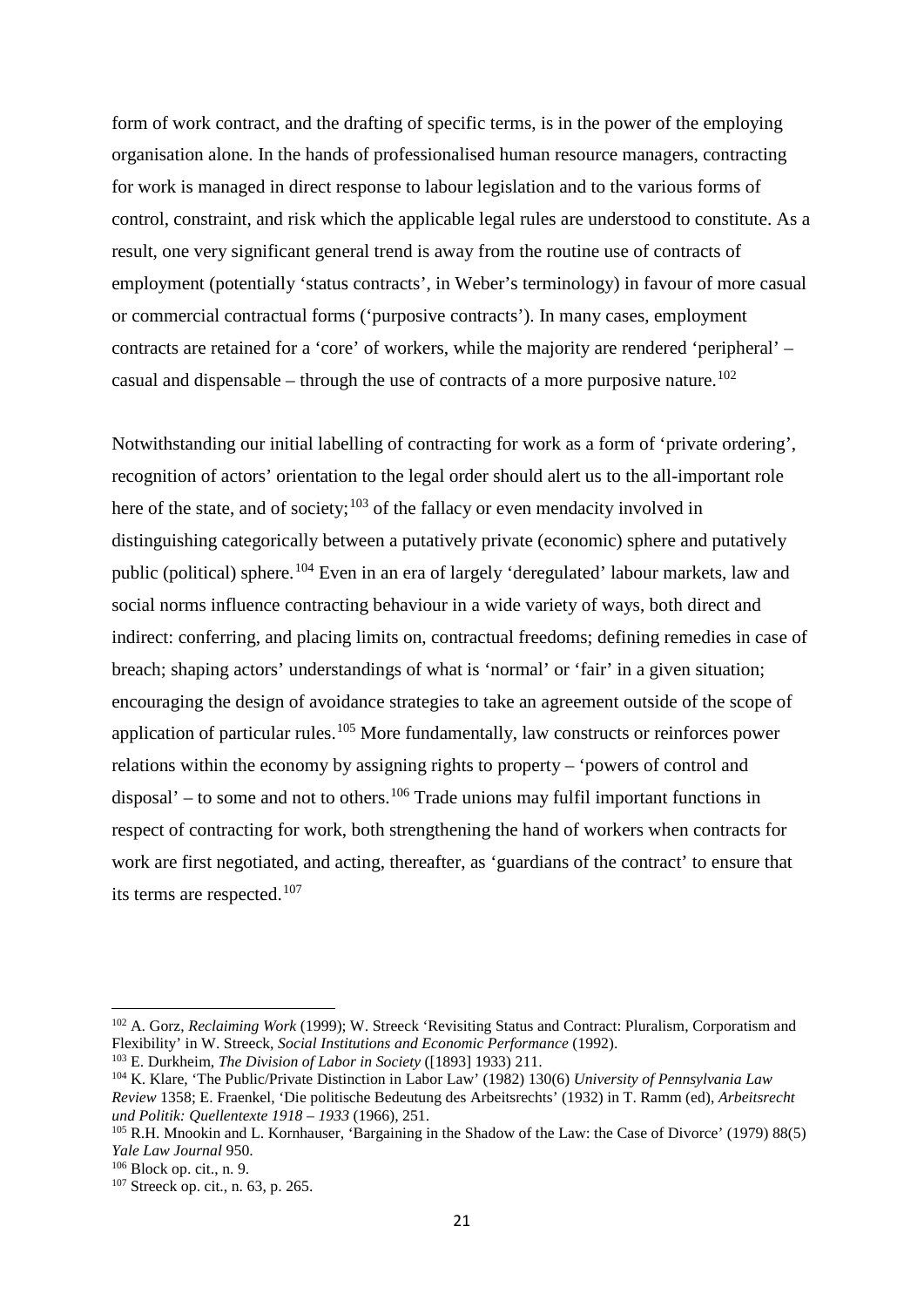That laws, social norms and statuses, and collective institutions function in these ways to limit or augment the freedom of action of the parties to a contract for work is well captured by Weber's notion of the labour constitution. 'In the sociological sense', Weber wrote, the constitution is 'the modus of distribution of power which determines the possibility of regulating social action'.<sup>[108](#page-22-0)</sup> With reference to this definition, and building upon our characterisation of the contract for work as a form of ordering – therefore, of 'regulating social action' – the labour constitution might be understood as *the complex of rules, institutions, social norms, and social statuses etc which together determine the possibility of contracting for work*.

It is with this definition in mind, that I propose the labour constitution as a tool to map the various contexts – or regulated spaces – within which contracting for work proceeds: a particular workplace, company, sector, locality and jurisdiction.<sup>[109](#page-22-1)</sup> For each such space, ideal typical labour constitutions might be constructed and then refined with regard to the prevailing laws, institutions, social norms, shared understandings etc in the space in question. Used in this way, the labour constitution would provide a means of moving beyond the microlevel of analysis to the meso- and macrolevels, without defaulting automatically to 'the labour market' as that which frames the field. It would allow for comparisons to be drawn between different workplaces, sectors, jurisdictions, and across time, in a way that might then aid the construction of hypotheses, or drawing of conclusions, regarding the influence of particular laws and institutions on contracting behaviour. And it would allow us to address questions regarding the interaction of different 'labour constitutions' with one another, and the implications of the uneven development of such constitutions in different countries, regions, or places of work: questions of inequalities and conflicts of interest *between* workers, of the manipulation of such inequalities by transnational corporations and other investors, and of threats of competitive deregulation.

When it comes to the analysis of legal change, Weber's remarks regarding economic power and political influence are highly instructive: 'economic interests are among the strongest

<span id="page-22-0"></span><sup>108</sup> Weber op. cit., n. 22, p. 330.

<span id="page-22-1"></span><sup>&</sup>lt;sup>109</sup> Social geographers attempt something similar when they refer to 'regulatory spaces' or 'workplace regimes': see eg C. Inversi, L.A. Buckley, T. Dundon, 'An Analytical framework for employment regulation: investigating the regulatory space' (2017) 39(3) *Employee Relations* 291; B. Rogaly, 'Intensification of Workplace Regimes in British Agriculture: The Role of Migrant Workers' (2008) 14 *Population, Place Space* 497.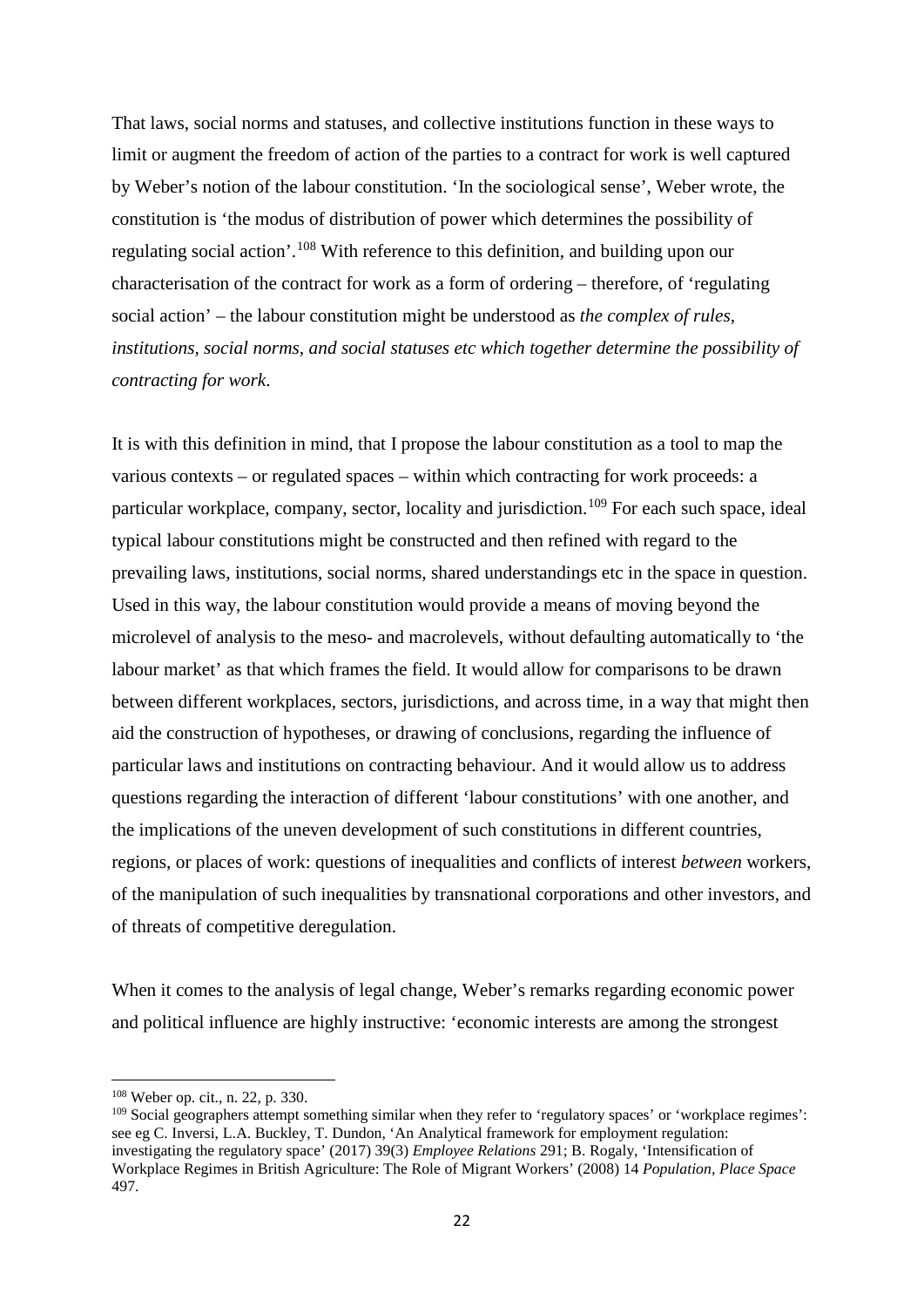factors influencing the creation of law'.[110](#page-23-0) With respect to *public policy and legislation*, they suggest an approach such as that developed by Georg Menz, taking inspiration from Pashukanis, which understands the state and public policy to be shaped to a significant degree by the interests of the 'predominant and hegemonic' social classes, and, as such, begs the question of the role of business – and, potentially, of collectivised labour – in 'driving forward' particular policy changes. [111](#page-23-1) *Adjudication* might usefully be conceived, with Weber and Duncan Kennedy, as a form of 'legal social action', since the judge will always orientate her reasoning to the law but simultaneously also to others (the community of judges, the wider community).<sup>[112](#page-23-2)</sup> Of course, businesses and trade unions play important roles here, too, bringing cases to court and providing financial and other forms of support to litigants.

In addition to legislation and adjudication, questions abound regarding the internalization and mobilization of legal rules by lay actors.<sup>[113](#page-23-3)</sup> Weber wrote of the reconstruction of juridical rules by ordinary people as 'maxims of action'.<sup>[114](#page-23-4)</sup> It follows that law should be understood not as a simple external constraint on social action but as internal to situated behaviour and social interactions.<sup>[115](#page-23-5)</sup> We should ask ourselves, as Kahn-Freund put it: 'how do [legal] norms change as a result of their contact with reality, … how is the abstract content of the norm made concrete, how does it adapt itself to social reality, how does this reality influence the conceptual grouping of existing norms, and how does the spontaneous social creation of norms influence the corpus of existing norms?<sup>'[116](#page-23-6)</sup> In charting legal change over time, the method to be adopted, following Weber, is genealogy. A genealogy of *labour constitutions* would allow for legal rules and concepts to be understood as they have interacted with one another and with prevailing social norms and economic power relations in particular places, at particular points in time. $117$ 

<u>.</u>

<span id="page-23-0"></span><sup>110</sup> Weber op. cit., n. 22, p. 334.

<span id="page-23-1"></span><sup>111</sup> G. Menz, 'Employers and Migrant Legality: Liberalization of Service Provision, Transnational Posting, and the Bifurcation of the European Labour Market' in Costello and Freedland, op. cit., n. 46.

<span id="page-23-2"></span><sup>112</sup> D. Kennedy, 'Freedom and Constrain in Adjudication: a Critical Phenomenology' (1986) 36(4) *Journal of Legal Education* 518; M. Neugebauer, 'Atypical Work and Employment Status: A Genealogical Study of the Application of Legal Technique' working paper presented at the LSA, Toronto 2018.

<span id="page-23-3"></span><sup>&</sup>lt;sup>113</sup> R. Diaz-Bone, C. Didry, R. Salais, 'Conventionalist's Perspectives on the Political Economy of Law' (2015) 40(1) *Historical Social Research* 7.

<span id="page-23-4"></span><sup>114</sup> M. Weber, *Critique of Stammler* ([1905] 1977).

<span id="page-23-5"></span><sup>115</sup> S. Deakin, 'Juridical Ontology: the Evolution of Legal Form' (2015) 40(1) *Historical Social Research* 170. <sup>116</sup> Kahn-Freund op. cit., n. 32, p. 98.

<span id="page-23-7"></span><span id="page-23-6"></span><sup>117</sup> E. Christodoulidis, 'Critical Theory and the Law' in E. Christodoulidis, R. Dukes and M. Goldoni (eds), *Research Handbook on Critical Legal Theory* (2019).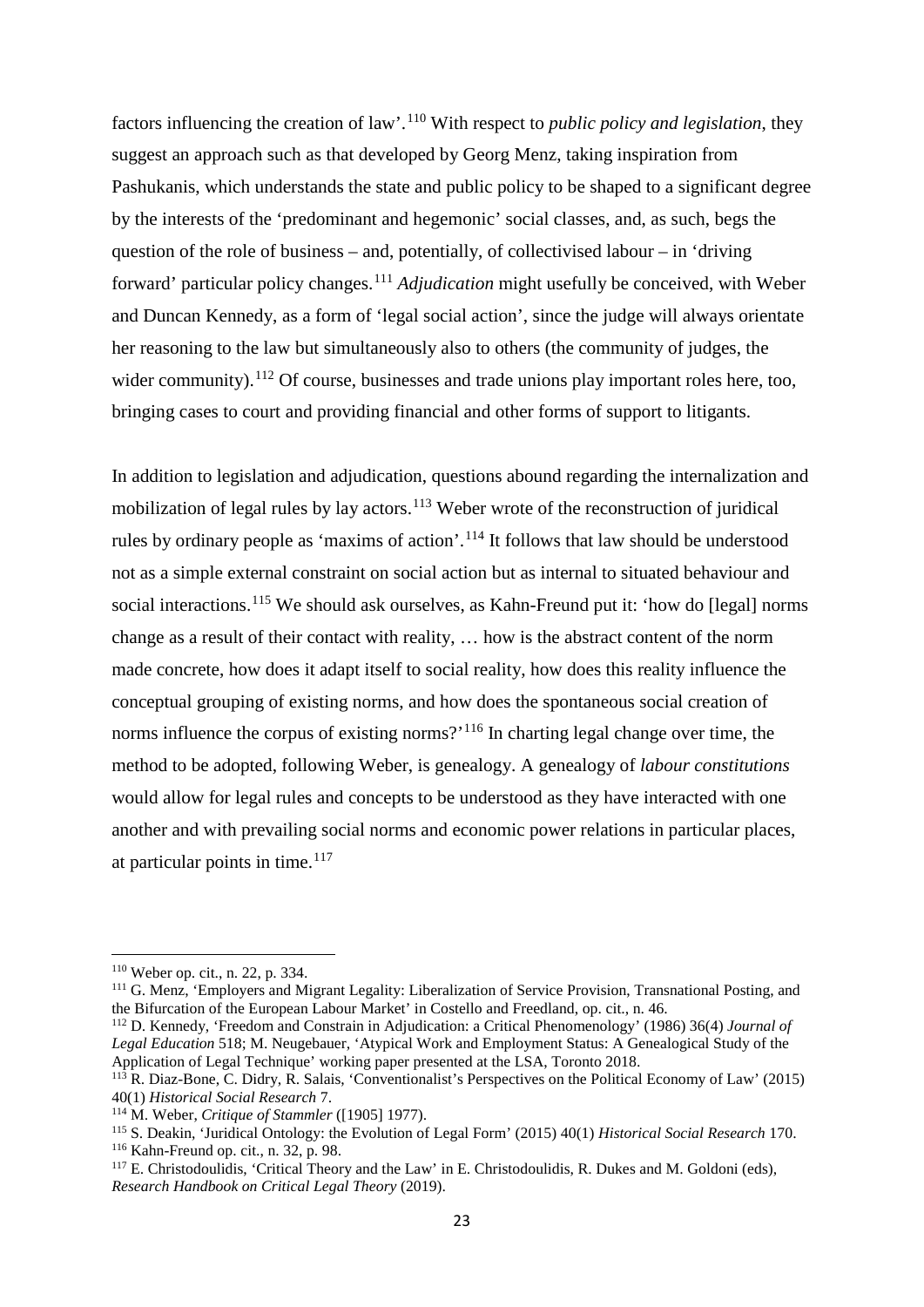An example of what is envisaged here can be found in recent work by Eric Tucker on the Uber model of taxi service provision.<sup>[118](#page-24-0)</sup> Seeking to place Uber in historical perspective, and to do so in a way which takes full account of the specifically capitalist nature of the gig economy in general, and of Uber in particular, Tucker develops a stylized history of what he calls the different 'taxi capitalisms' of twentieth century Toronto. At the beginning of the twentieth century, he narrates, the sector was as yet largely unregulated but entry costs were high; taxi provision came to be dominated by large fleet owners who employed drivers directly. When the price of motor cars fell, competition increased, various types of middlemen appeared, and drivers' incomes fell dramatically. Over the course of the following decades, successive waves of regulation were shaped by the changing interests and power relations of the various actors: drivers, fleet owners, customers, middlemen. While Uber was functionally equivalent to the middlemen of earlier years, it succeeded – at least in the short term – in characterising itself as something other – a 'rideshare' company – so as to avoid the obligations imposed by existing regulations and laws.

In sketching these successive 'taxi capitalisms' – or *labour constitutions* – Tucker's intention is to develop a heuristic that will allow him to identify the consequences for workers of changes to the regulation of the taxi sector, and to the business models adopted by enterprises in that sector, including the preferred form of (contractual) relationship with drivers.<sup>[119](#page-24-1)</sup> Particular attention is paid to the questions of how value was abstracted, or profits made, at specific points in time, and how business models and working relations ('social relations of production') were adapted in the light of new technologies, new rules, and changing levels of competition. A second point of focus lies with the changing opportunities for those creating value – the drivers – to collectivise and to fight for the right to a greater share of the farebox income. The similarities between this exercise and what I have in mind when I propose a genealogy of labour constitutions are striking. It would remain, however, to supplement the sketch of labour constitutions with analysis of the meaning which the contractual relations have for individual drivers and brokers, or drivers and medallion owners. (Does the driver

<span id="page-24-0"></span><sup>&</sup>lt;sup>118</sup> Tucker op. cit., n. 25. For further examples of approaches to the study of labour law that, without necessarily using the precise language of ESL, share elements of what I propose here, see N. Zatz, 'Prison Labor and the Paradox of Paid Nonmarket Work', in Bandelj op. cit., n. 1; S. Marshall, 'How Does Institutional Change Occur? Two Strategies for Reforming the Scope of Labour Law' (2014) 43(3) *Industrial Law Journal* 286; J. Fudge and K. Strauss, 'Migrants, Unfree Labour, and the Legal Construction of Domestic Servitude' in Costello and Freedland op. cit., n. 46; L.J.B. Hayes, *Stories of Care: A Labour of Law* (2017); J Prassl, *Humans as a Service* (2018).

<span id="page-24-1"></span><sup>&</sup>lt;sup>119</sup> Compare text to n. 95 above.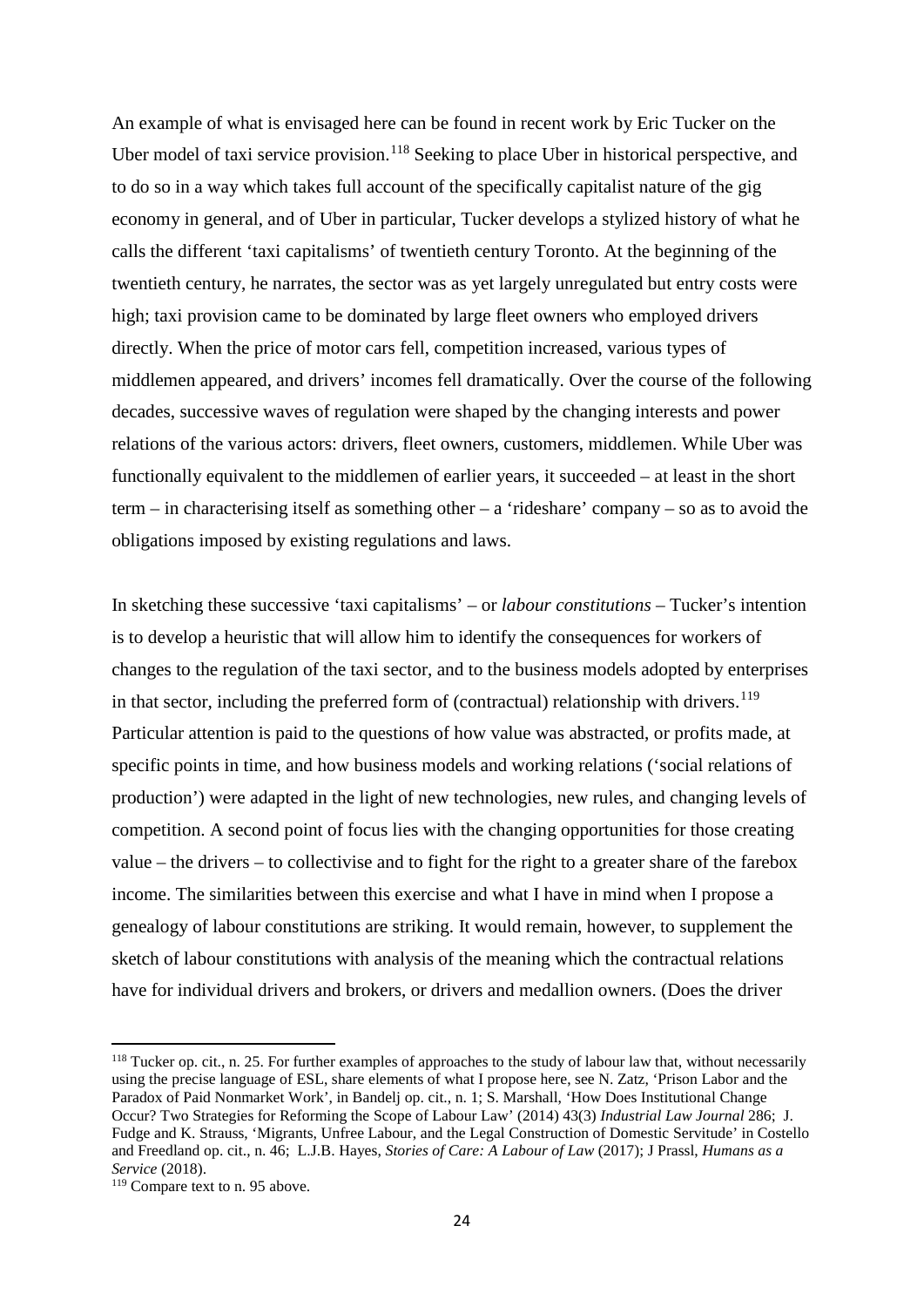understand himself to be contracting for work? Does he understand himself therefore to be owed a minimum wage and other employment rights? Alternatively, does he regard himself as truly self-employed? Which aspects of his working relationship does he object to and why? What account of prevailing legal rules has been taken by the drafter of the contract for work and to what end? Etc.) The question would then arise whether these understandings had led to the emergence of particular practices or even social norms; whether they had resulted in collective action, or in collective lobbying or strategic litigation in an effort to effect legal change. In order to test hypotheses regarding the effects of specific rules or laws on contracting behaviour, comparison might be made with labour constitutions and contracting for work in other municipalities or jurisdictions.

#### *2. From the Critical Sociology of Labour Law to the Economic Sociology of Labour Law*

As sketched out above, a Weber-inspired ESL is similar in significant respects to the critical socio-legal tradition in labour law. Both are concerned to analyse law empirically; to consider 'the social effect of the norm ... the way in which it appears in society and ... its social function'.<sup>[120](#page-25-0)</sup> Both understand the economy and society to be constantly evolving, in different ways in different locations, so that particular economic and social configurations are regarded as context specific rather than inevitable or universal.<sup>[121](#page-25-1)</sup> Both ascribe particular importance to the existence of power relations within the economy, recognising that the worker is typically compelled to sell her labour.<sup>[122](#page-25-2)</sup> Both reject, at least partially, the public/private distinction as it applies to labour law, and both are somewhat sceptical of the capacity of law to affect changes in social and economic behaviour. [123](#page-25-3)

The most obvious difference between the two approaches arises in connection with the focus and scope of the ensuing analysis. At the time of the development of the critical socio-legal tradition in labour law, the rules which regulated working relationships were mostly agreed by trade unions and employers' associations in the form of collective agreements.<sup>[124](#page-25-4)</sup> Within

<span id="page-25-0"></span><sup>120</sup> Kahn-Freund op. cit., n. 32, p. 98.

<span id="page-25-1"></span><sup>&</sup>lt;sup>121</sup> See eg O. Kahn-Freund, 'On Uses and Misuses of Comparative Law' (1974) 37(1) *Modern Law Review* 1.<br><sup>122</sup> Dukes op. cit., n. 33, ch. 2.

<span id="page-25-3"></span><span id="page-25-2"></span><sup>123</sup> R. Dukes, 'Critical Labour Law: Then and Now' in Christodoulidis, Dukes, Goldoni, op. cit., n. 117.

<span id="page-25-4"></span><sup>124</sup> O. Kahn-Freund, 'Legal Framework' in A. Flanders and H. Clegg, *The System of Industrial Relations in Great Britain* (1954) 45.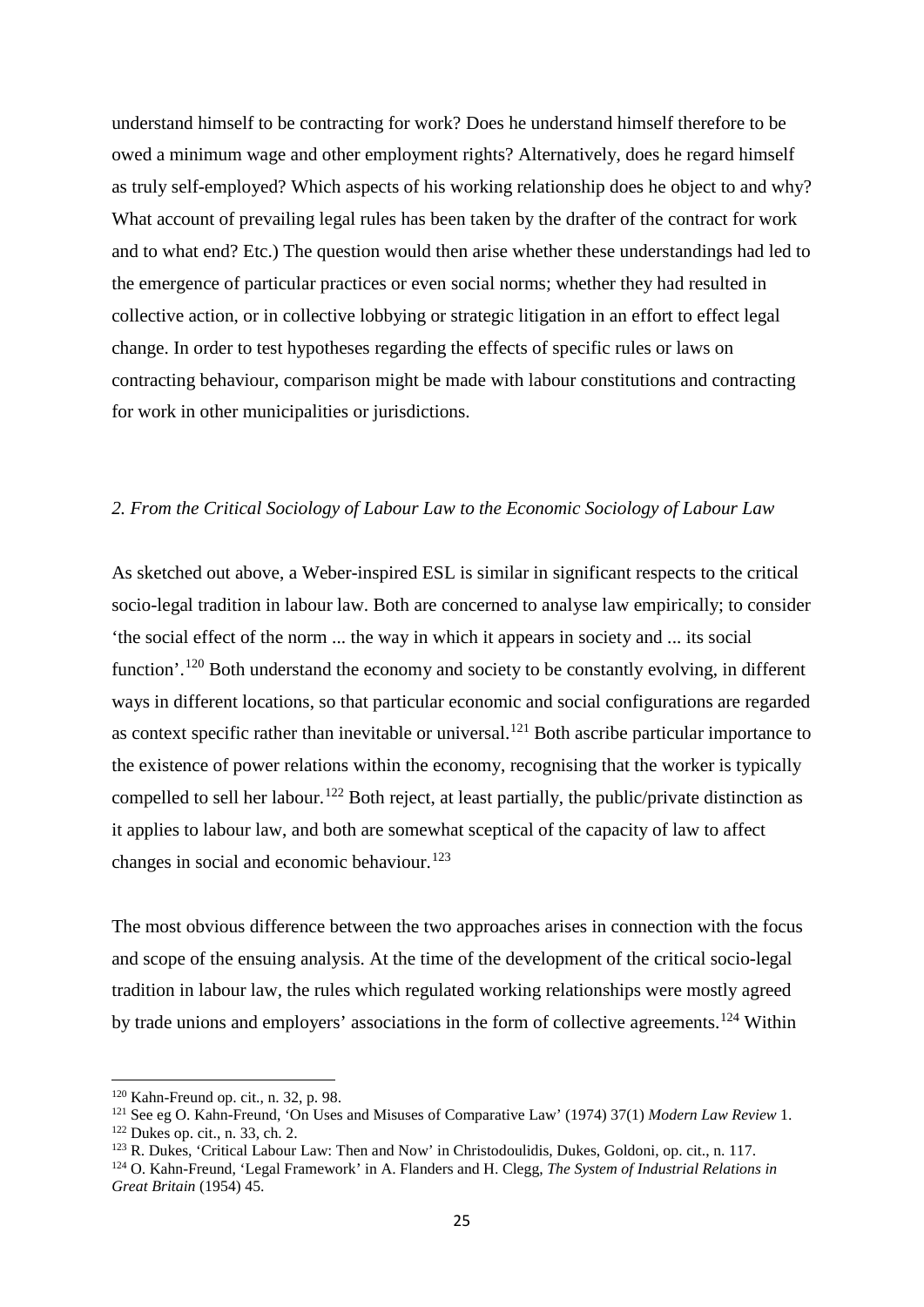systems of collectivized industrial relations, the contract of employment retained its technical-legal significance as that upon which all else hinged – including importantly the applicability to the parties in question of collectively agreed terms and conditions – but, in substance, it was little more than an empty shell; a 'bare' agreement to work in exchange for wages.<sup>[125](#page-26-0)</sup> It followed that scholars focused their analysis primarily on those laws which facilitated and encouraged the emergence and 'smooth functioning' of systems of collective bargaining and collective dispute resolution, characterising these as forms of autonomous rule-making and rule-enforcement.<sup>[126](#page-26-1)</sup> By critical scholars such as Sinzheimer, the very aim of labour law was argued to lie with the decommercialization – the de-marketization – of employment relations. The aspiration, wrote Kahn-Freund, was:

to show the way from the law of contract to the law of labour, from the treatment of the worker as a 'person', abstractly equal to the employer, to his treatment as a human being, concretely dependent in his existence.<sup>[127](#page-26-2)</sup>

For analytical and normative purposes, it was possible to concentrate on the regulatory function of collective bargaining, and to treat the individual contractual and market aspects (*Preiskampf*, *Konkurrenzkampf*[128](#page-26-3)) of the employment relation as having been largely suppressed: *labour law was social law*. The concern of the critical scholars lay primarily with collective structures and collective (class) interests, rather than with those of the individual.

In the economic sociology of labour law proposed here, in contrast, the focus shifts to the contract for work as the (emergent) primary source of legal norms in the field of working relations and, in the first instance, onto the motivations and actions of the individual as party to the contract. At the same time, the focus widens to include not only 'labour law', narrowly conceived, and collective labour institutions, but also other fields of law, or elements of them, which together 'determine the possibility of contracting for work' as it was put above: immigration law, social security law, family law, private law, corporate governance, financial regulation. In view of the liberalization of labour markets and recommodification of labour in recent decades, labour law (and these other laws) are no longer defined *a priori* as social law. Instead, the formally rational ('market justice') and substantively rational ('social justice')

**<sup>.</sup>** <sup>125</sup> Id.

<span id="page-26-1"></span><span id="page-26-0"></span><sup>126</sup> Dukes op. cit., n. 33; Special Issue on national styles in labour law scholarship (2002) 23 *Comparative Labor Law and Policy Journal*.

<span id="page-26-2"></span><sup>127</sup> Kahn-Freund op. cit., n. 32, 103.

<span id="page-26-3"></span><sup>&</sup>lt;sup>128</sup> 'struggle over price' and 'struggle between competitors': Weber, op. cit., n. 22, pp. 92, 108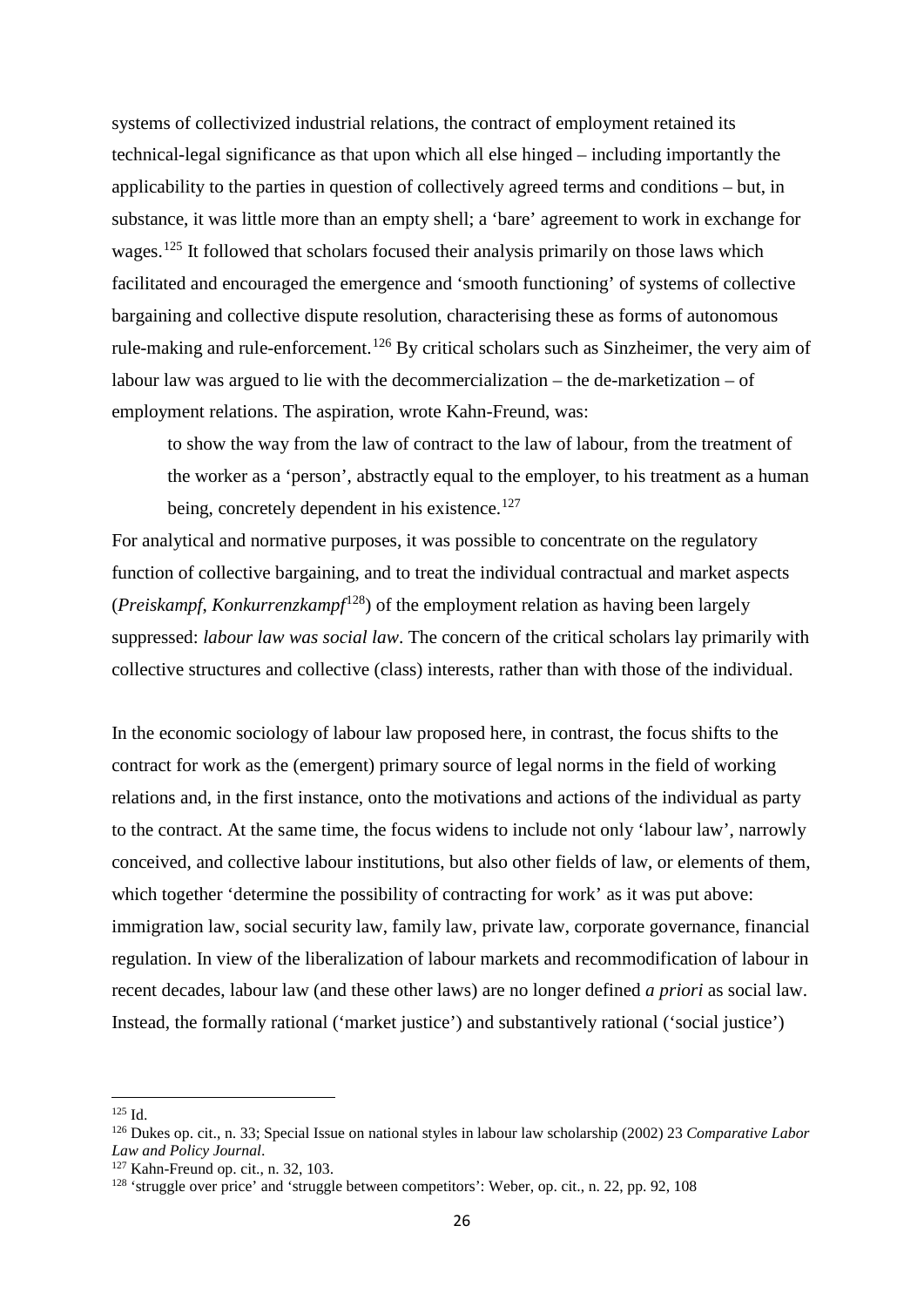elements of contracting behaviour and the context(s) within which it proceeds are treated as factors to be determined. [129](#page-27-0)

In Sinzheimer's work, the *labour constitution* figured as the body of law – constitutional and statutory – which fulfilled the function of 'constitutionalizing', or democratizing, the economy.[130](#page-27-1) In a manner referred to above, Sinzheimer's analysis of the relevant legislation was both *descriptive* of the law in force and *normative*, arguing for a particular interpretation of that law. The scope of the labour constitution was dictated by the identification of the democratizing function. It consisted, accordingly, of those laws which accorded rights to collectivized labour to participate on a parity basis with capital in the regulation of working relationships, workplaces, companies, and – in aspiration, at least – the economy as a whole.

My definition of the labour constitution as 'the complex of rules, institutions, social norms, and social statuses etc which together determine the possibility of contracting for work' is less obviously determinative, and potentially much broader, than Sinzheimer's. In part, this has to do with my intention to construct ideal typical labour constitutions and to use these, in the first instance, as Weber proposed, for heuristic and expository purposes. According to Weber, the ideal type was intended to 'aid description' and not, itself, to be either descriptive or evaluative of concrete phenomena: the adjective 'ideal', here, was categorically not an expression of approbation.<sup>[131](#page-27-2)</sup> That is not to say, on the other hand, that in Weber's hands the labour constitution was entirely 'value free': selection of the particular characteristics or factors to be accentuated in an ideal type was a preliminary and inevitable step, in Weber's opinion,<sup>[132](#page-27-3)</sup> and should proceed precisely *with* reference to 'value-ideas'.<sup>[133](#page-27-4)</sup> The sole criterion by which the choice of factors should then be judged was the capacity of the resultant ideal type to 'reveal concrete cultural phenomena in their interdependence, their causal conditions and their significance'.[134](#page-27-5)

Like Weber's 'patriarchal' and 'capitalist' agricultural labour constitutions east of the river Elbe, the taxi labour constitutions sketched by Tucker well illustrate how reference to 'value-

<span id="page-27-0"></span> <sup>129</sup> W Streeck, *Buying Time: the Delayed Crisis of Democratic Capitalism* (Verso 2014), 55-63

<span id="page-27-1"></span><sup>130</sup> Dukes op. cit., n. 33.

<span id="page-27-2"></span><sup>&</sup>lt;sup>131</sup> The ideal type was ideal 'in the strictly logical sense of the term': Weber op. cit., n. 21, p. 49.

<span id="page-27-3"></span><sup>&</sup>lt;sup>132</sup> There was an 'insurmountable hiatus between the concept and the real' which rendered consideration of the totality impossible: Coutu and Kirat, 483, citing Weber, op. cit., n. 21.

<span id="page-27-4"></span><sup>133</sup> Coutu and Kirat op. cit., n. 9, 481, citing Weber, id.

<span id="page-27-5"></span><sup>134</sup> Weber, id., p. 50.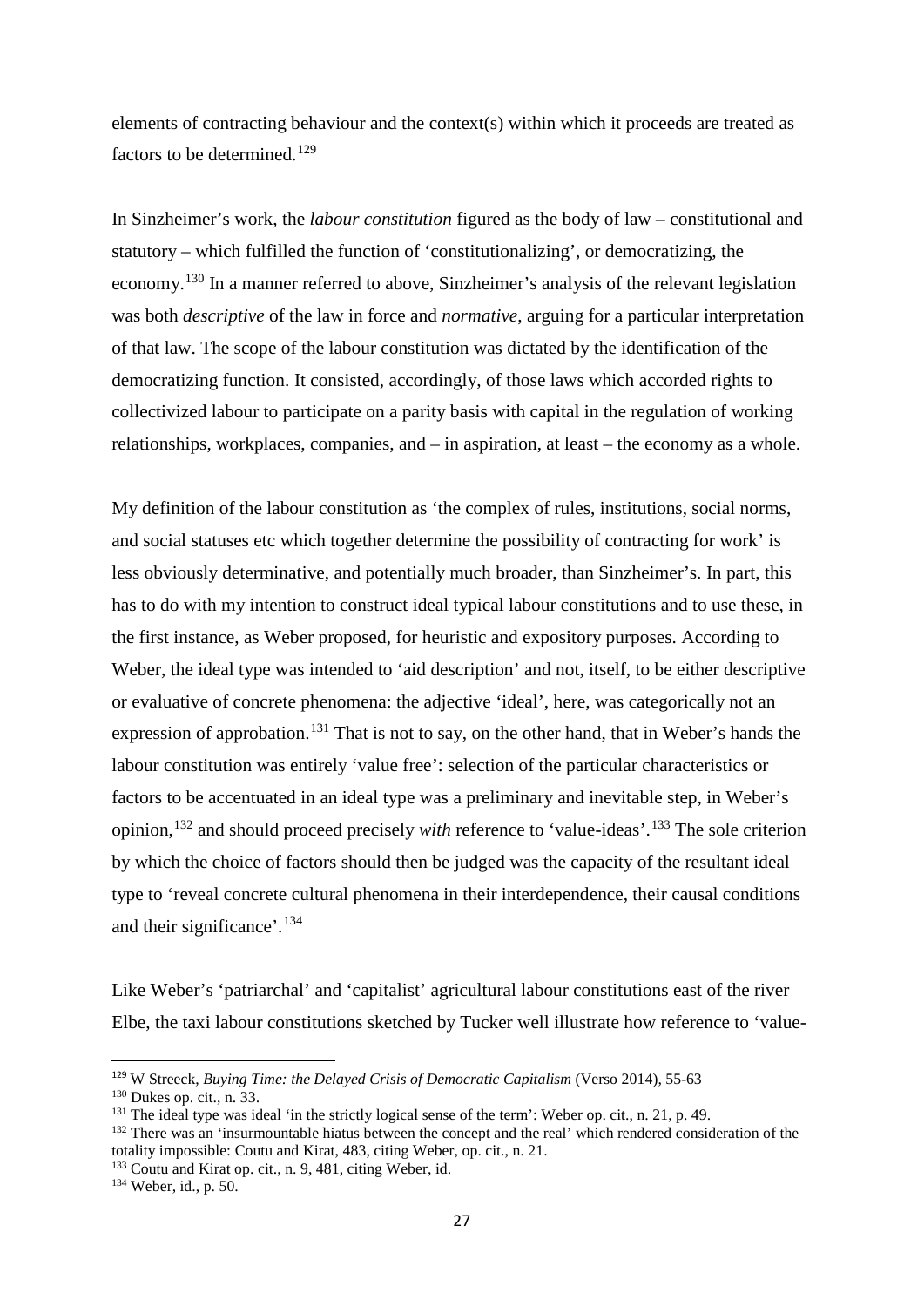ideas' might result in constructs which, though primarily heuristic and expository in nature, suggest hypotheses or conclusions that are capable of informing normative argument. Tucker's value-ideas, as we have seen, are worker domination and exploitation, and his labour constitutions allow him to address two sets of questions regarding the role of the applicable law in limiting (accentuating) workers' market vulnerabilities, and in facilitating (obstructing) their ability their efforts at collectivisation and resistance. Depending on the nature of the research questions in any given study, alternative or additional value orientations could, of course, be selected: for example, in the case of the taxi sector, consumer rights, or the wider public interest. $135$ 

#### **CONCLUSION**

Writing in 1986 in defence of the socio-legal tradition in labour law, Lord Wedderburn formulated the aim of scholarship in the field as follows.

'Projects for new labour laws must be tested in concrete terms by their effect upon real people, the condition and quality of their lives, their prosperity and their – real, not theoretical – liberty'.<sup>[136](#page-28-1)</sup>

The role of the scholar, in Wedderburn's opinion – and in Sinzheimer's and Kahn-Freund's before him – was to assess the consequences for workers, and for the wider public interest, of particular laws and social arrangements, with a view to influencing the formation of policy, legislation, and legal precedent. Even today, it seems to me that this is broadly reflective of how scholars of labour law understand the task at hand. In different places at different times, legislatures and courts might show themselves more or less willing to pay heed to arguments or evidence that speaks to those consequences. But in any case the arguments ought still to be made and the evidence gathered – because one day they might be heard again; because legislatures and judges are anyway not the only audience for such work.

In view of the interpenetration of the social and the economic that we might understand to be characteristic of neoliberalism, there is growing recognition among scholars that social scientific analysis should not proceed any longer from an assumption that these are separate

 $\overline{a}$ 

<span id="page-28-0"></span><sup>135</sup> See eg Prassl op. cit., n. 118

<span id="page-28-1"></span><sup>&</sup>lt;sup>136</sup> K.W. Wedderburn, *The Worker and the Law* (1983, 3<sup>rd</sup> edn.) 860.